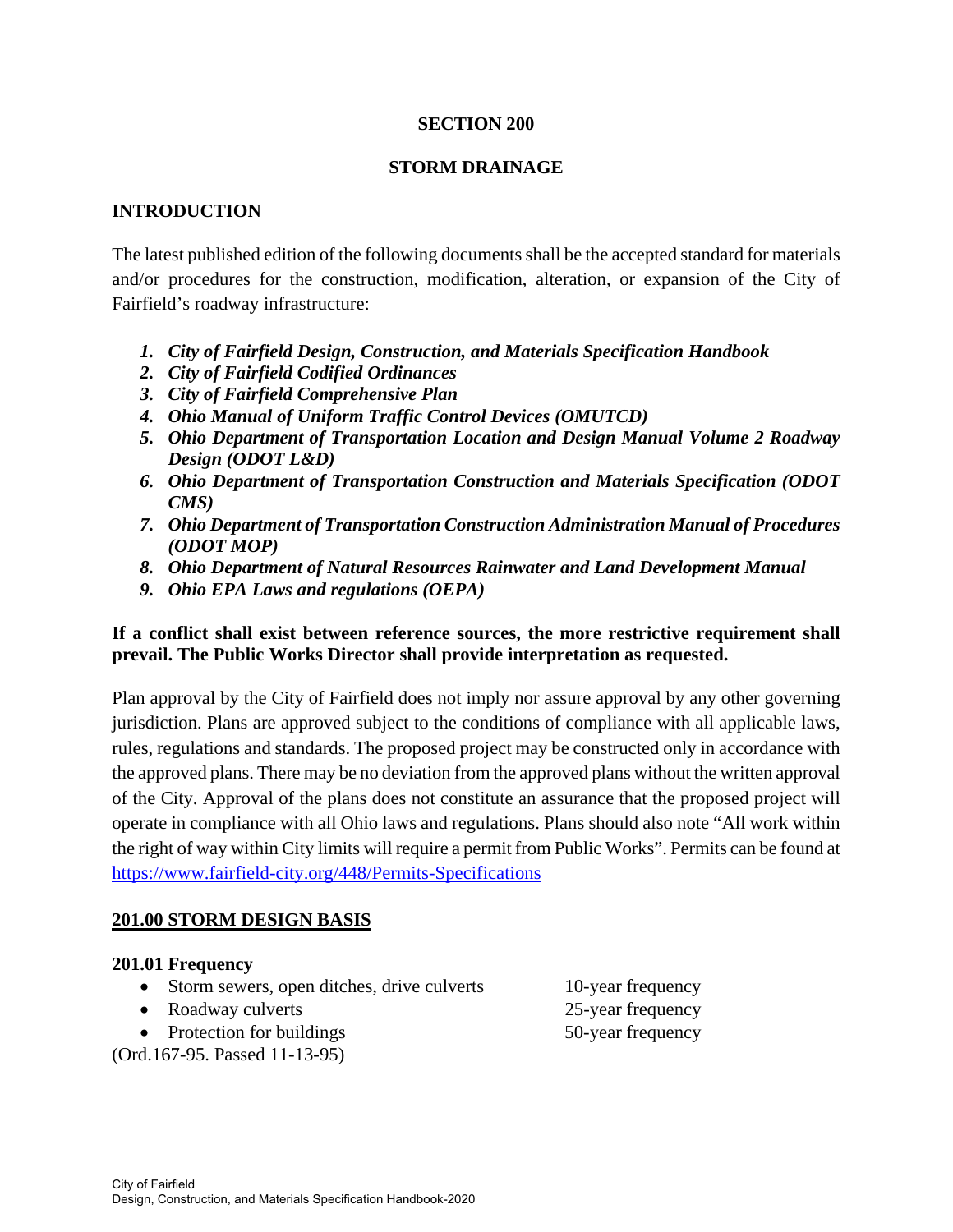#### **201.02 Runoff**

- 
- More than 100 acres S.C.S. TR-55 method

#### **201.03 Overland Flow Time**

- ‐ **Use Chart 201-A**
- First pavement inlet Min. 10 minutes
- First ditch catch basin Min. 15 minutes

#### **201.04 Rainfall Intensity**

**Use Chart 201-B**

#### **201.05 Stormwater Management Requirements**

#### **1. INTRODUCTION**

- a) Stormwater Management refers to the collection, safe conveyance, and storage of excess storm runoff on a development or redevelopment site that involves use of a single or multiple stormwater management facility(ies) to capture, temporarily store, and treat runoff with gradual release of the stored runoff at an acceptable flow rate into the downstream conveyance system. Stormwater management facilities include, but are not limited to, detention basins or retention basins.
- b) Detention basins are dry surface areas created by constructing an excavated or embankment basin.
- c) Retention basins are permanent ponds where additional storage capacity is provided above the normal water level.
- d) The objective of a detention/retention facility is to regulate the runoff from a rainfall and to control discharges to downstream areas in order to reduce the impact on downstream drainage systems.

## **2. STORMWATER MANAGEMENT GENERAL REQUIREMENTS**

- a) **Quantitative Control.** Detention/retention of stormwater will be required for each subdivision or land development and redevelopment activity unless specifically exempted.
- b) **Qualitative Control**. Stormwater quality control shall be implemented into sites within developing and redeveloping areas in accordance with general and specific requirements

 $\bullet$  100 acres or less Rational method,  $Q = CIA$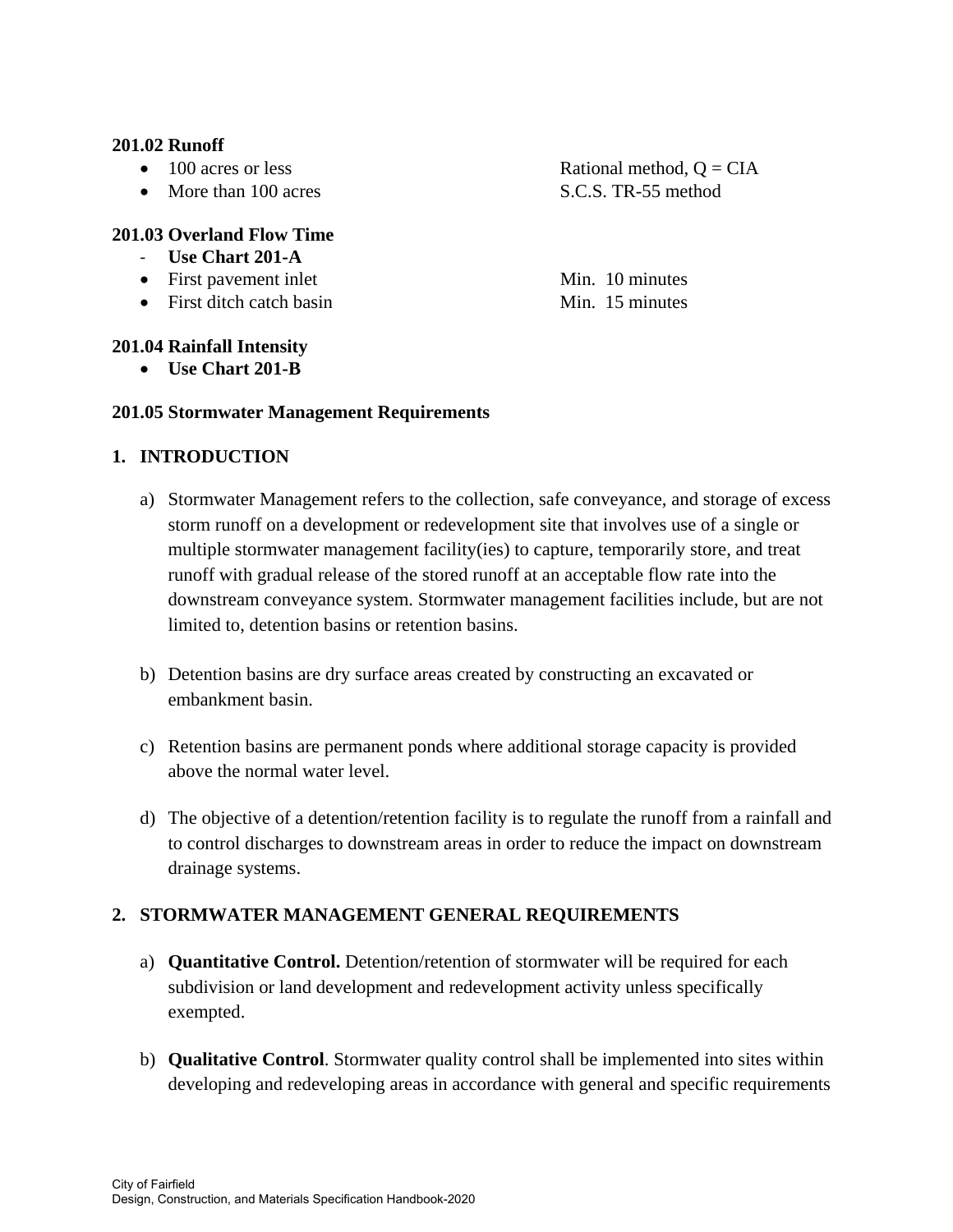outlined in the latest edition of the Ohio EPA General (NPDES) permit for stormwater discharges associated with construction activity (see Part IIIG2e of the Ohio EPA's NPDES permit (Permit No. OHC0005 or latest edition).)

- c) **Expansion/Redevelopment**. If a site is redeveloped (demolition of existing structures and/or construction of new structures), the entire site shall be brought up to current stormwater standards.
- d) **Stormwater Detention Must Meet Current Standards**. If a site is improved or expanded such that the impervious area of the site is increased by an amount greater than or equal to 50 percent of the original development of the site, stormwater detention provisions shall be provided to improve the stormwater runoff from the entire site to the maximum extent practicable. The City reserves the right to inspect areas downstream of the discharge point and require stormwater detention improvements based upon the findings of the inspection.
- e) **Stormwater Detention Improvements Shall Be Made To Improve The Impact Of The Stormwater Runoff From The Site**. For sites originally developed after 1980, the calculations shall be based upon a virgin site (runoff coefficient of 0.30).
- f) **Stormwater Quality**. Regardless of when the site was originally developed, the entire site shall be treated for stormwater quality according to the regulations found in this manual.

# **3. EXEMPTIONS TO STORMWATER MANAGEMENT QUANTITATIVE CONTROL REQUIREMENTS**

- a) The developer may apply to the City Engineer for exemption from requirement for construction of stormwater management quantitative control facilities.
- b) Each request will be reviewed on its own merit and as it affects the entire drainage area in which it lays and into which it flows.
- c) If an exemption for stormwater management quantitative control is granted by the City Engineer, the developer shall be required to pay a fee in lieu of the construction of the stormwater management facilities. The fee shall be at a rate per cubic foot of detention/retention volume that would have been required if an exemption had not been granted, as indicated in the City of Fairfield Planning & Zoning Code. This fee must be paid to the City prior to recording of the plat of a subdivision or issuance of the building permit if no subdivision plat is involved. Exemptions will only be considered in cases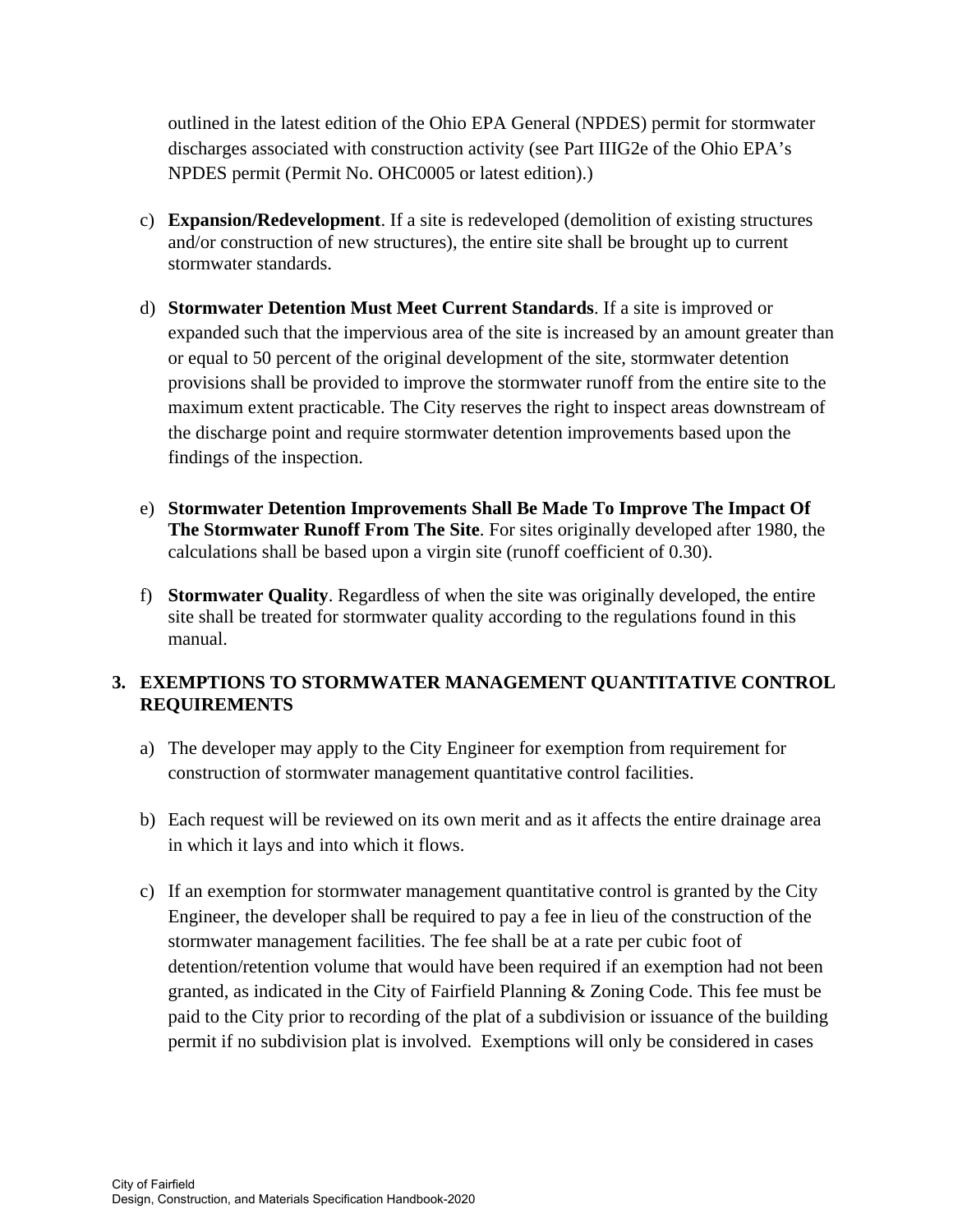where construction is impractical, not feasible, and/or not in the best interests of the City of Fairfield

- d) Quantitative requirements for expansions to existing development will generally not be considered for stand-alone improvements of less than 0.25 acres.
- e) The developer may appeal the denial of an exemption to the Board of Zoning Appeals.

# **4. DESIGN**

- a) **Runoff and Volume Calculation Methods**. The methods outlined in the City Subdivision Rules and Regulations**,** as well as requirements contained in Section 1117.07, Section 1182.03, and requirements contained in the City of Fairfield Design, Construction, and Material Specifications document (latest edition), shall be used to determine the runoff and storage volumes.
	- 1) Quantity of Runoff
		- i. The peak rate of runoff during the 100-year post development storm cannot exceed the peak rate of runoff during the 2-year pre-development storm.
		- ii. For those areas where a study of the downstream area indicates the extended time of high discharge and/or velocity due to restricted release rate and storage may cause flooding and/or excessive erosion, the City Engineer may require additional controls.
	- 2) Quality of Runoff
		- i. The design of stormwater quality controls, also known as Post-Construction Best Management Practices, shall comply with standards and requirements as contained in the latest edition of the Ohio EPA General (NPDES) permit for stormwater discharges associated with construction activity (See Part IIIG2e of the Ohio EPA's NPDES Permit).

## b) **Basin Construction**

1) The side slopes of a detention/retention basin shall not exceed four to one (4:1) unless the existing topographic conditions of the development site make this impractical.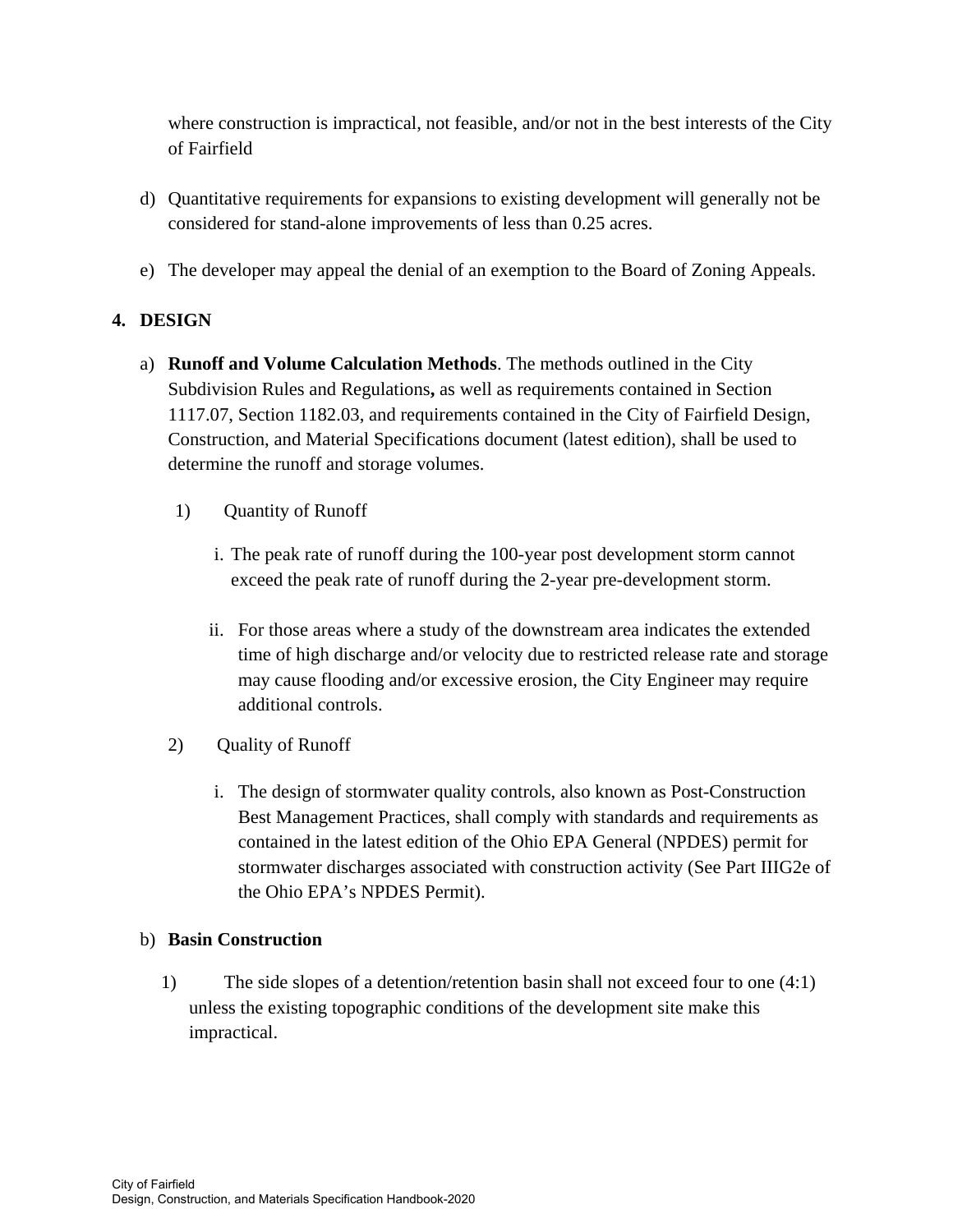- 2) The bottom of the basin shall be seeded or sodded and sloped to the outlet flow control device. A method of carrying low flow through the basin shall be provided and include appropriate erosion control.
- 3) The maximum water depth for detention basins shall be 6 feet.
- 4) The top of the embankment shall have a minimum width of 8 feet.
- 5) Outlet flow control devices may be either single-stage or multi-stage.
- 6) Seed, sod, or other approved erosion control methods/devices shall be used to protect all basin slopes.
- 7) An emergency spillway capable of discharging a 100-year storm event at a depth not to exceed 1 foot and at non-erosive velocities (less than 10 feet per second) for the spillway lining materials and downstream surfaces over and through which the spillway discharge will flow, shall be constructed at the discharge end of every detention/retention facility upon undisturbed/unexcavated material.
- 8) Other requirements may be imposed for specific cases.

# **5. SUBMISSION REQUIREMENTS**

Plans and supporting data to verify storage volumes, release rates, etc., shall be submitted. The submission shall include, but is not limited to, the following:

- a) A plan, which may be the Improvement Plan, Drainage and Grading Plan, or similar plan at a scale of 1" - 100' or larger, shall be submitted and contain at least the following information:
	- 1) The outline and designation of the drainage area(s). Clearly label the impervious, pervious, and total areas.
	- 2) All existing and proposed drainage facilities.
	- 3) Existing and proposed contours.
	- 4) Existing and proposed buildings/structures.
	- 5) The detention/retention basin with outlet structure(s) details.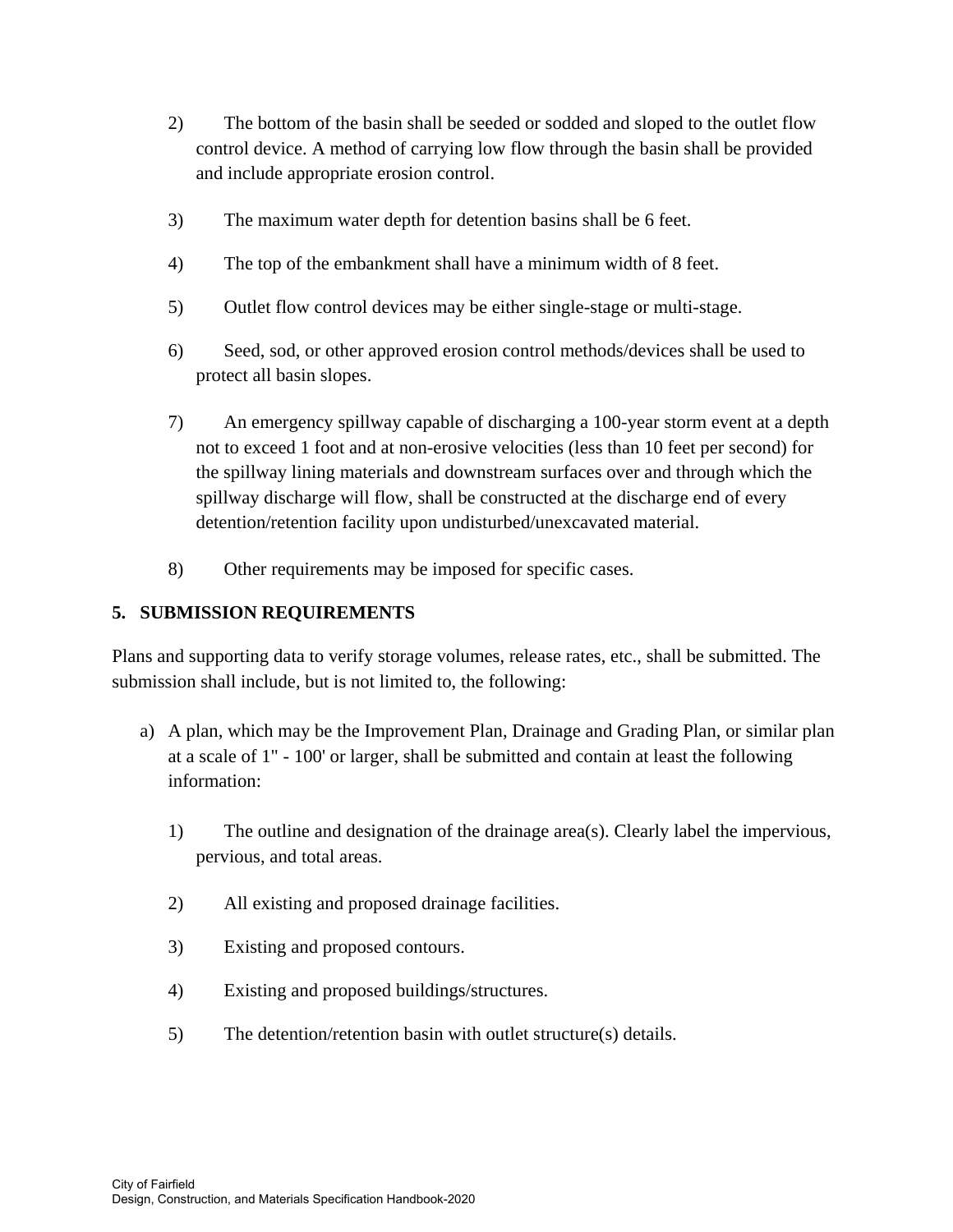- 6) Pertinent elevations (e.g. water surface, 100-year ponding, flowline of flow control devices, etc.)
- 7) A recommendation from a soil engineer for the foundation and design of the embankment to be used for the retention/detention basin.
- 8) Any other information required by the City to clarify intent or design features.
- b) All calculations and other supporting data in sufficient detail and form to facilitate an expedient and accurate review.

# **6. FEE**

Work performed by professional consultants and other costs incurred by the City will be charged to the applicant at their billed cost plus 10 percent. The fee must be paid in full prior to approval of the plans by the City Engineer. (Ord. 25-14. Passed 4-14-14)

# **201.06 Storm Drainage and Sedimentation Control**

# **1. INTENT**

- a) No change shall be made in the contour of the land; no grading, excavating, removal or destruction of the topsoil, trees, or other vegetative cover of the land shall be commenced until such time that a plan for minimizing erosion and sedimentation has been processed with and approved by the City Engineer or Public Works Director or there has been a determination by the Planning Commission that such plans are not required.
- b) For sites regulated under the Ohio EPA General Construction Permit for stormwater discharges (Ohio EPA permit no. OHC000005, or latest edition), the person seeking coverage under that Ohio EPA Construction permit, shall provide a copy of the "Notice of Intent" to do so and a copy of the Ohio EPA's related "Letter of Coverage Authorization", prior to start of construction.
- c) No subdivision shall be approved unless:
	- 1) There has been a plan approved by the City Engineer or Public Works Director that provides for minimizing erosion and sediment as consistent with the intent of this chapter, and performance bond or other acceptable securities are deposited with the City in the form of escrow guarantee which will insure installation and completion of the required improvements; or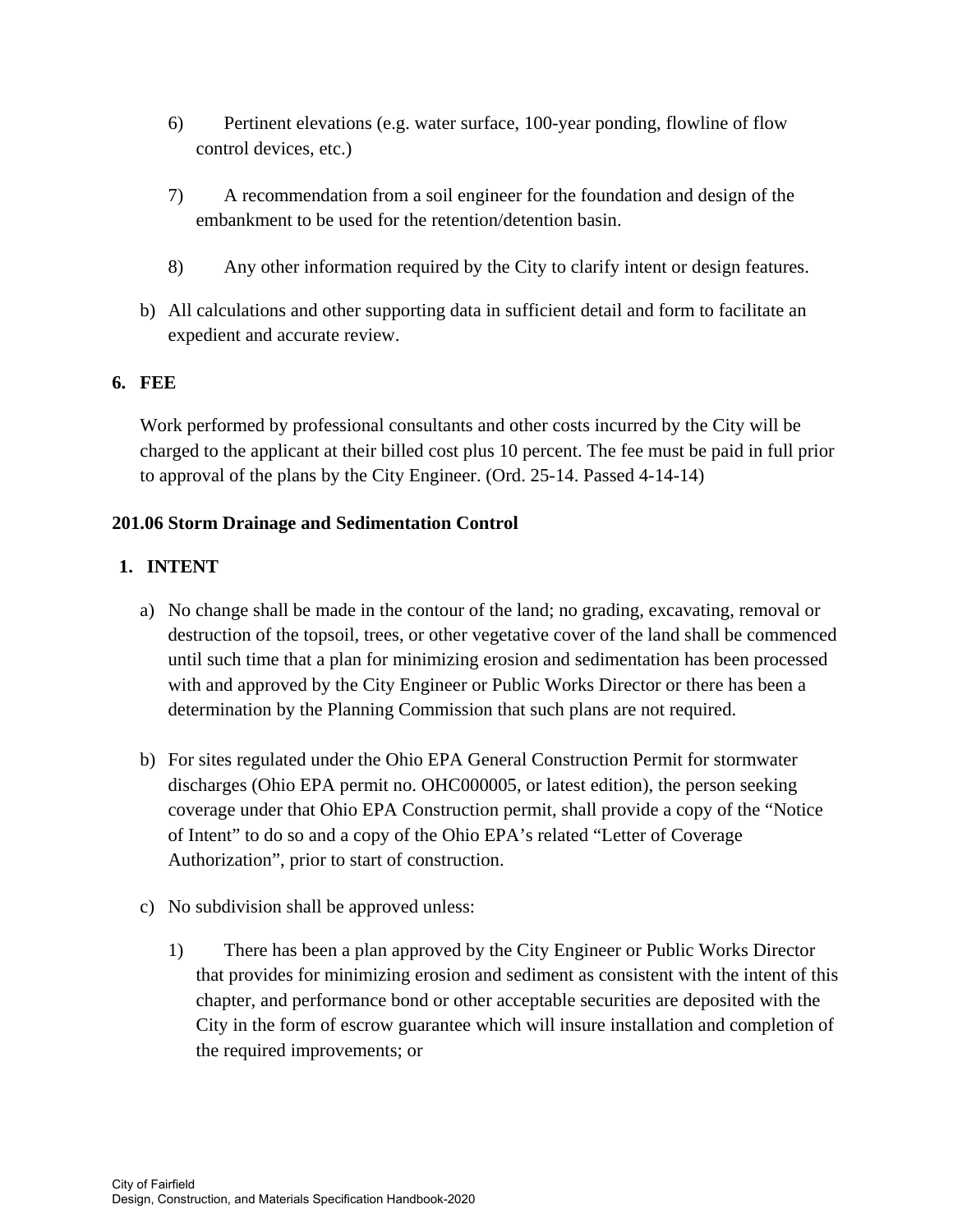2) There has been a determination by the Planning Commission and the Ohio EPA that such plans are not required.

# **2. PERFORMANCE PRINCIPLES AND STANDARDS**

- a) The following principles are effective in minimizing erosion and sedimentation and shall be met where applicable for a developing site and included in the control plan:
	- 1) Development or redevelopment sites that are covered under the Ohio EPA General Construction Permit shall develop a stand-alone Stormwater Pollution Prevention Plan (SWP3) per the requirements of the Ohio EPA Permit OHC000005 (or latest edition). This SWP3 shall be provided to the City Engineer for review when the plan for minimizing erosion and sedimentation is submitted for the development proposal. After the SWP3 is approved and during construction, it shall be kept on the construction site, along with a copy of the NOI and letter granting permit coverage under the Ohio EPA general construction permit.
	- 2) Stripping of vegetation, regrading or other development shall be done in such a way that will minimize erosion. Whenever feasible, natural vegetation shall be retained, protected, and supplemented.
	- 3) Development plans shall preserve salient natural features, keep cut-fill operations to a minimum, and ensure conformity with topography so as to create the least erosion potential.
	- 4) The smallest practical area of land shall be exposed at any one time; the topsoil shall be preserved and returned to the surface areas to be revegetated.
	- 5) Disturbed soils shall be stabilized as quickly as practicable with temporary vegetation and/or mulching to protect exposed critical areas during development.
	- 6) The permanent final vegetation and structural erosion control and drainage measures shall be installed as soon as practical in the development.
	- 7) Provisions shall be made to effectively accommodate the increased run-off caused by changed soil and surface conditions during and after development. Where necessary, surface water run-off shall be structurally retarded.
	- 8) Sediment in the run-off water shall be trapped until the disturbed area is stabilized by the use of debris basins, sediment basins, silt traps or similar measures.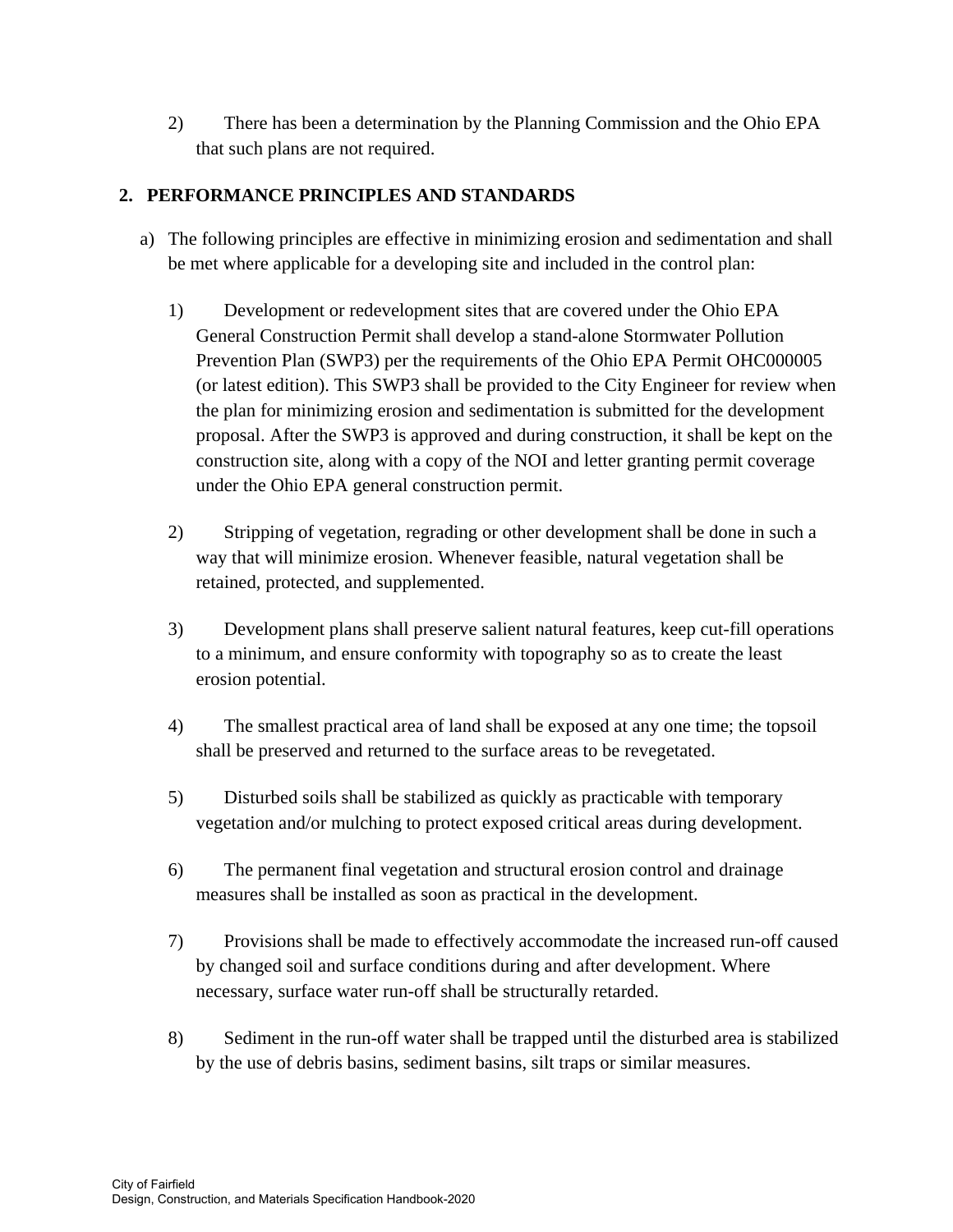- b) The following standards shall be followed in all water management and sediment control plans:
	- 1) All lots shall be graded to provide proper drainage away from buildings and to dispose of it without ponding. All land within a development shall be graded to drain and dispose of surface water without ponding, except where waived by the Planning Commission.
	- 2) All drainage provisions shall be of such design to adequately handle the surface run-off and to carry it to the nearest suitable outlet such as a curbed street, storm drain, or natural watercourse. Where drainage swales are used to divert surface waters away from buildings, they shall be sodded, planted, or paved as required and shall be of such slope, shape and size as to conform to the requirements of the City. (Ord. 167-95. Passed 11-13-95.)
	- 3) The installation of the specified water management and sediment control measures shall be accomplished in accordance with the most recent standards and specifications available from the Ohio Department of Natural Resources document entitled, "Rainwater and Land Development Manual"**.** A copy of such standards and specifications will be kept on file in the offices of the Public Works Director and Development Services Director. (Ord. 127-03. Passed 8-11-03.)
- c) The approved plan for water management and sedimentation control required of the landowner or his agent shall include, but not be restricted to, the following requirements:
	- 1) A description of the nature and type of the construction activity.
	- 2) Indicate the total area of the site and the area of the site that is expected to be disturbed (i.e., grubbing, clearing, excavation, filling or grading, including off-site borrow areas).
	- 3) An estimate of the impervious area and percent imperviousness created by the construction activity.
	- 4) A calculation of the runoff coefficients for both the pre-construction and postconstruction site conditions.
	- 5) Existing data describing the soil and, if available, the quality of any discharge from the site.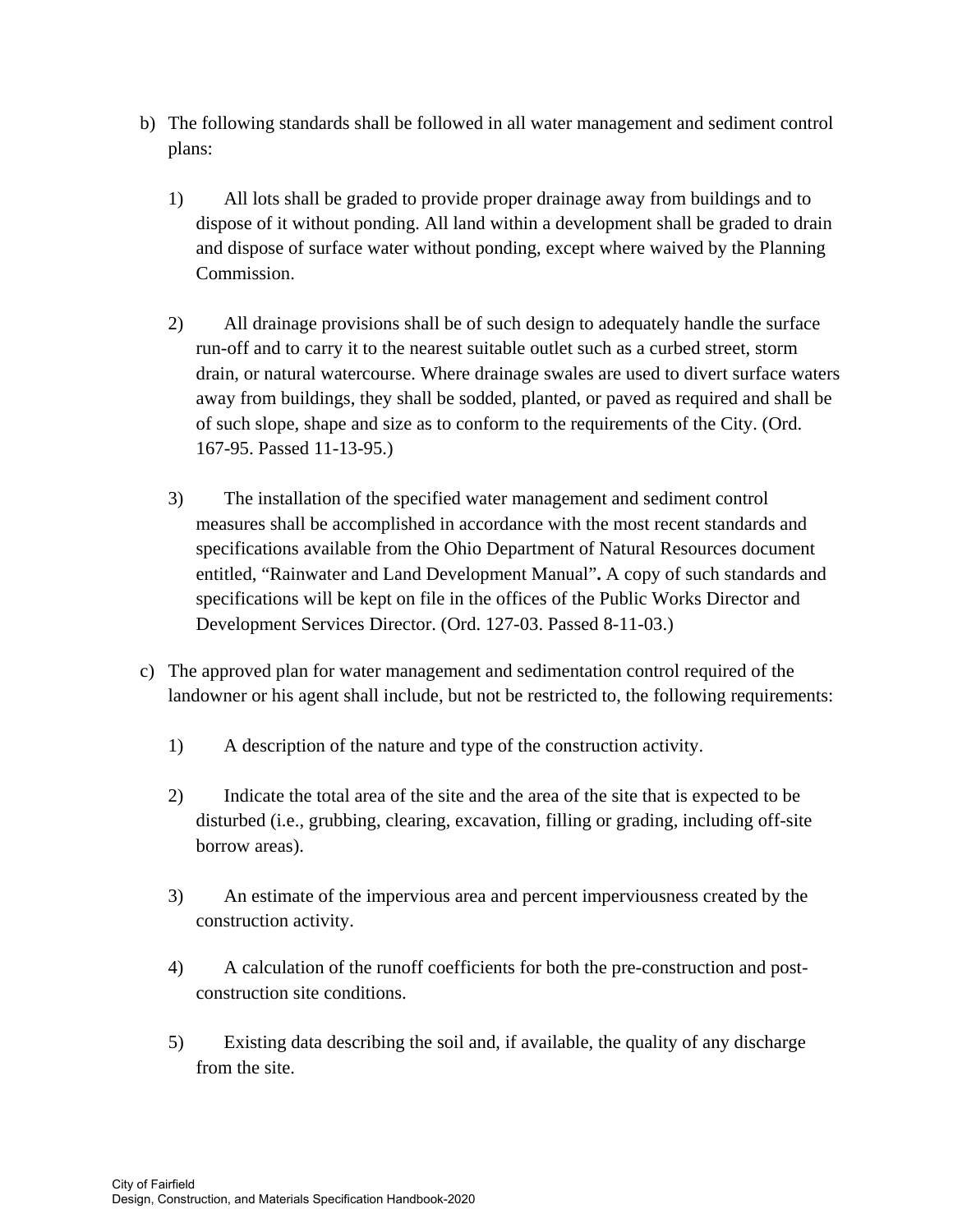- 6) The name and/or location of the immediate receiving stream or surface water(s) and the first subsequent named receiving water(s) and the areal extent and description of wetlands or other special aquatic sites at or near the site which will be disturbed or which will receive discharges from disturbed areas of the project. For discharges to the MS4, the point of discharge to the MS4 and the location where the MS4 ultimately discharges to a stream or surface water of the state shall be indicated.
- 7) A description of prior land uses at the site.
- 8) A site map identifying the following:
	- i. Limits of earth-disturbing activity of the site including associated off-site borrow or spoil areas that are not addressed by a separate NOI and associated SWP3.
	- ii. Elevations and/or contours, dimensions, location, and extent of all work proposed to be done, and the existing elevations and/or contours of the land all in 2-foot increments. A delineation of drainage watersheds expected during and after major grading activities as well as the size of each drainage watershed, in acres.
	- iii. Soils types for all areas of the site, including locations of unstable or highly erodible soils.
	- iv. Location of any buildings, structures, utilities, sewers, water, and storm drains on the site where the work is to be performed.
	- v. Location of any building or structure on land of adjacent property owners within 100 feet of the site.
	- vi. The location of all erosion and sediment control practices that are designed in accordance with the Ohio EPA General Construction Permit requirements and ODNR Rainwater and Land Development manual standards, including the location of areas likely to require temporary stabilization during the course of site development.
	- vii. Sediment and stormwater management basins noting their sediment settling volume and contributing drainage area.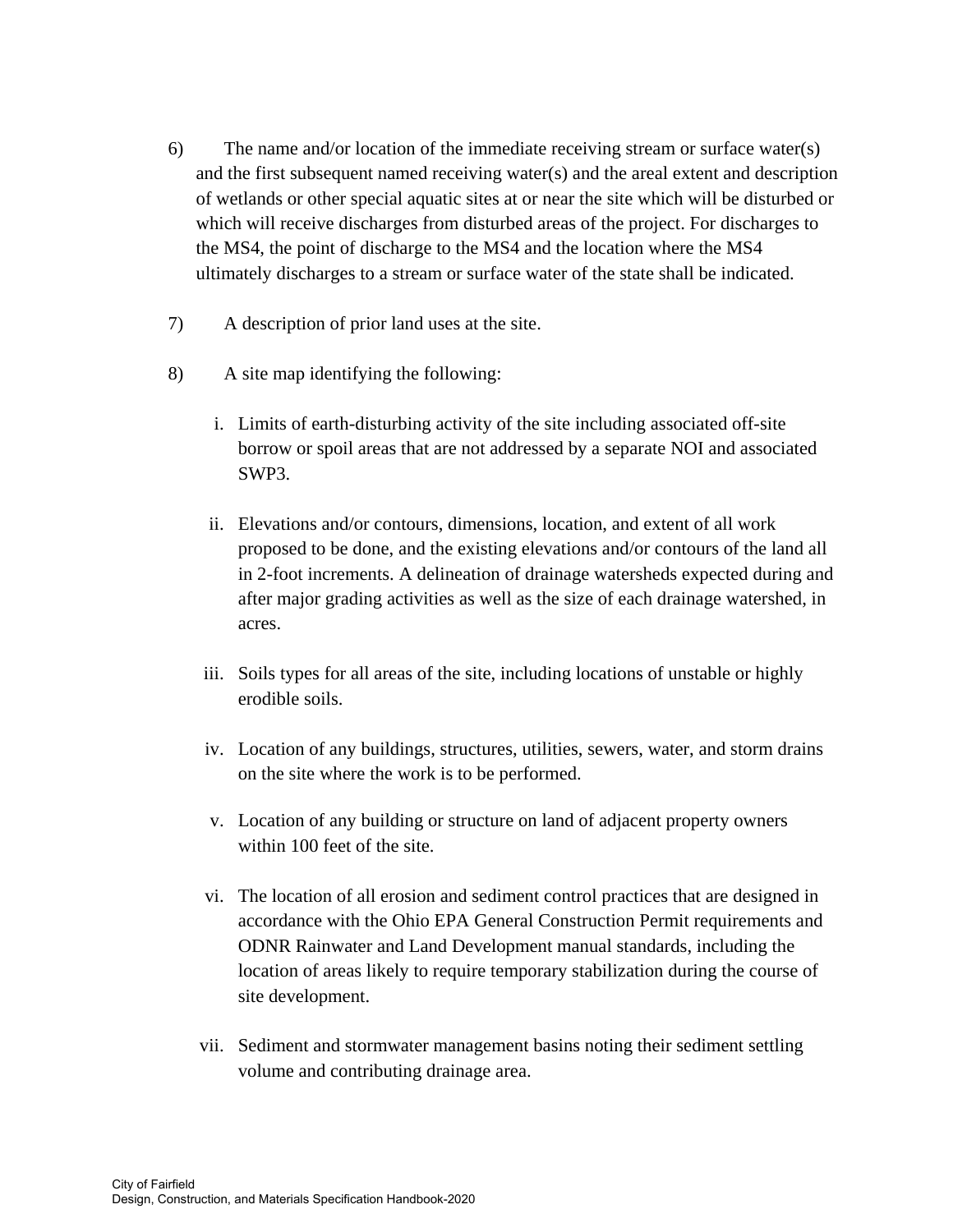- viii. For subdivided developments where the SWP3 does not call for a centralized sediment control capable of controlling multiple individual lots, a detailed drawing of a typical individual lot showing standard individual lot erosion and sediment control practices.
- ix. The location of designated construction entrances where the vehicles will access the construction site.
- x. The location of any in-stream activities including stream crossings.
- xi. Areas designated for the storage or disposal of solid, sanitary, and toxic wastes, including dumpster areas, areas designated for cement truck washout, and vehicle fueling.
- xii. Detailed plans of all drainage provisions, retaining walls, cribbing, vegetative practices, erosion and sediment control measures, location of proposed fences around sediment basins, steep excavations, or ponding areas, and other protective devices to be constructed in connection with, or as a part of the proposed work, together with a map showing the drainage area of land tributary to the site, and estimated cubic foot per second run-off of the area served by any drain, computed in accordance with current City storm drainage criteria.
- 9) Structural practices shall be used to control erosion and trap sediment from a site remaining disturbed for more than 14 days. Sediment control structures shall be functional throughout the course of earth disturbing activity. Sediment basins and perimeter sediment barriers shall be implemented prior to grading and within seven days from the start of grubbing.
- 10) Temporary and permanent soil stabilization controls in accordance with the Ohio EPA General Construction Permit requirements and ODNR Rainwater and Land Development manual standards.
- 11) Detailed drawings for all structural practices that include installation, inspection, and maintenance procedures.
- 12) A certification of the quantity of excavation and fill involved.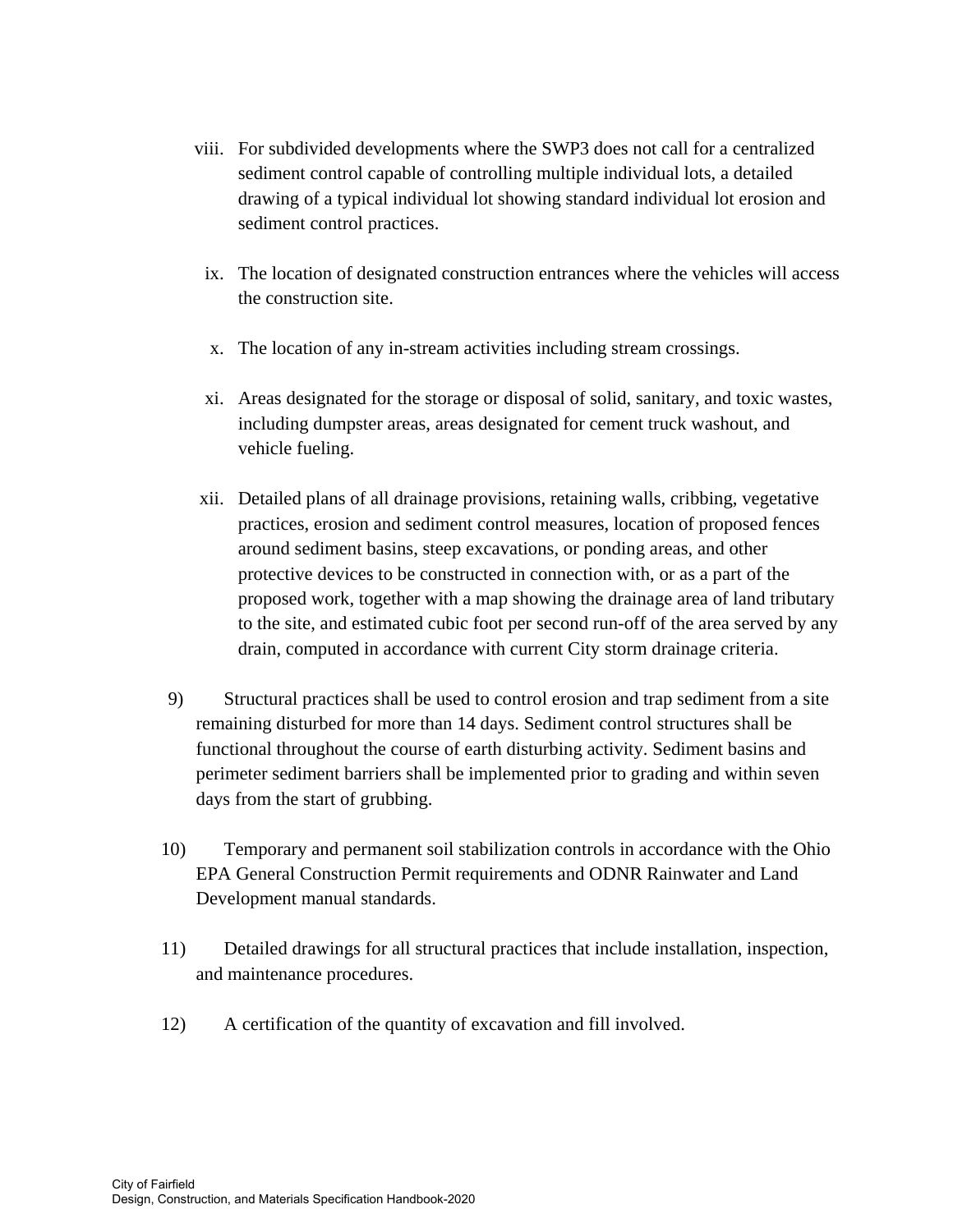- 13) A timing schedule and sequence indicating the anticipated starting and completion dates of the development; stripping and/or clearing, rough grading and construction, final grading and vegetative establishment, and maintenance and the time of exposure of each area prior to the completion of effective erosion and sediment control measures.
- 14) The estimated cost of the grading and/or filling and the cost of the required erosion controls.
- d) Approval Procedures
	- 1) Three backline copies of complete plans shall be filed with the Development Services Department.
	- 2) In order to insure that emergency measures could be taken by the City if the water management and sediment control measures were not implemented according to the agreed upon plan and schedule, a performance bond in the amount of the cost of the water management and sediment control measures shall be required to be filed with the City. Such performance bond shall authorize immediate payment to the City upon certification of the Planning Commission that necessary emergency work must be done immediately to ensure proper water management and sediment control as a result of the landowner's failure to complete or adhere to the approved water management and sediment control plan.
	- 3) The Planning Commission and the City Engineer shall make a continuing review and evaluation of the methods used and overall effectiveness of the stormwater management and sediment control program. (Ord. 167-95. Passed 11-13-95.)
- e) Enforcement
	- 1) The Public Works Director or his designee shall enforce compliance with the approved sediment control plans for projects that involve the construction of public infrastructure, including residential and commercial subdivisions.
	- 2) The Development Services Director or his designee shall enforce compliance with the approved sediment control plans for individual lot development projects.
	- 3) The Public Works Director and Development Services Director have the authority to issue stop work orders to any person, firm, or corporation performing work where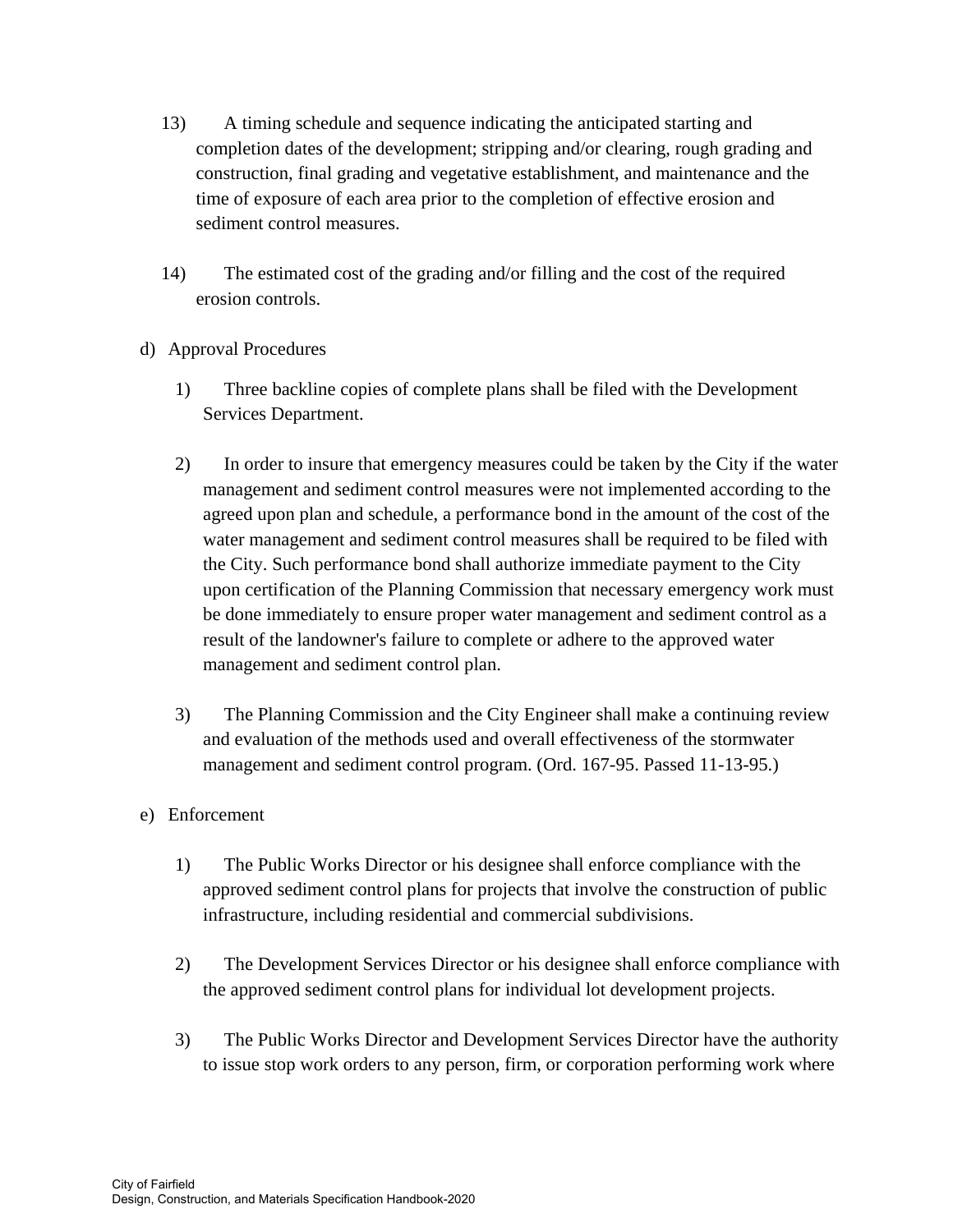sediment and erosion control measures are not provided in accordance with the approved site development plans. (Ord.25-14. Passed 4-14-14)

## **201.07 Special Storm Sewer Rules**

**1. PERMIT; FEE**. No connection shall be made to a public storm sewer within the City until the written permission of the Public Works Director or his designee has been obtained by the person, firm, or corporation proposing to or employed to perform the work. An application for a permit shall be signed by the owner or agent of the property for which the connection is desired and by the person, firm, or corporation employed to perform the work; shall describe the property and state the purpose for which the connection is desired; and shall be accompanied by a fee in accordance with the following schedule:

| $\bullet$ | Existing residential structure sump pump drain pipe | \$10.00  |
|-----------|-----------------------------------------------------|----------|
| $\bullet$ | Existing residential structure roof downspout       | \$10.00  |
| $\bullet$ | Existing residential structure yard drain pipe      | \$10.00  |
|           | (6-inch diameter or less)                           |          |
| $\bullet$ | Existing residential structure storm sewer pipe     | \$25.00  |
|           | (up to 12-inch diameter)                            |          |
|           | All other connections                               | \$125.00 |

No permit shall be issued until the appropriate application is made and the applicable fee is paid.

- **2. DISCHARGES INTO STORM SEWERS REGULATED**. Stormwater and all other unpolluted drainage shall be discharged to such sewers as are specifically designated as storm sewers, or to a natural outlet approved by the Public Works Director. Industrial cooling water or unpolluted process waters may be discharged, upon approval of the Public Works Director, to a storm sewer or natural outlet after obtaining the appropriate permits from the State, Environmental Protection Agency, or any other required agencies.
- **3. PROHIBITION OF ILLEGAL DISCHARGES**. No person, firm, or corporation shall discharge or cause to be discharged into a public storm sewer or watercourse any substance other than stormwater, except as follows:
	- a) Water line flushing or other potable water discharges, irrigation or lawn watering, diverted stream flows, rising groundwater, uncontaminated groundwater infiltration, uncontaminated pumped groundwater, foundation or footing drains, water from crawl space pumps, air conditioning condensation, springs, individual residential vehicle washing, natural riparian habitat or wetland flows, dechlorinated swimming pool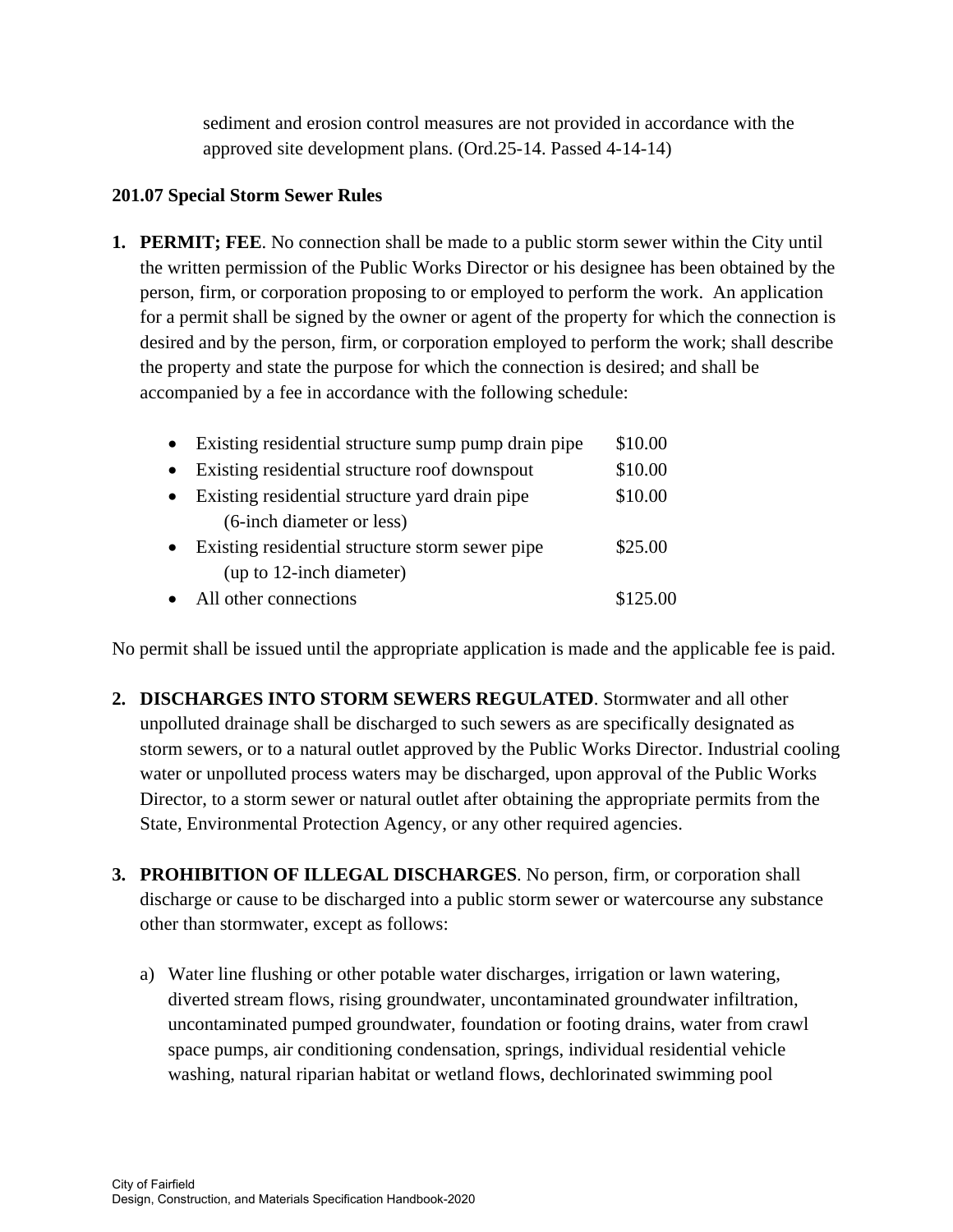discharges, water from firefighting activities, and any other water source not containing pollutants that are not otherwise identified by the Ohio EPA as a prohibited nonstormwater discharge source.

- b) Discharges specified in writing by the Public Works Director or his designee as being necessary to protect public health and safety.
- c) Any non-stormwater discharge permitted under an NPDES permit, waiver, or waste discharge order issued to the discharger and administered under the authority of the Federal Environmental Protection Agency, provided that the discharge is in full compliance with all requirements of the permit, waiver, or order and other applicable laws and regulations.
- **4. PROHIBITION OF CERTAIN CONNECTIONS**. The construction, use, maintenance, or continued existence of any drain or conveyance, whether on the surface or subsurface, which allows a prohibited substance to enter a public storm sewer or watercourse is prohibited. This prohibition expressly includes, without limitation, connections made in the past, regardless of whether the connection was permissible under law or practices applicable or prevailing at the time of connection. When a prohibited connection is discovered, the Public Works Director will provide written notice to the property owner ordering its disconnection from the storm sewer system or watercourse. No person, firm, or corporation shall fail to eliminate such connection(s) to the storm sewer or watercourse within thirty days after being ordered to do so as provided herein.
- **5. INSPECTION OF STORM SEWERS**. After a connection to a public storm sewer is built, and before it is covered, it shall be inspected and approved by the Public Works Director or his designee.
- **6. PROHIBITION OF CURB LINE DISCHARGES**. No roof downspout, sump drain, or other surface or groundwater drainage line may be constructed to discharge directly into the curb line of any public street. This prohibition expressly includes, without limitation, any curb line discharge established in the past, regardless of whether its construction was permissible under law or practices applicable or prevailing at the time. When such a curb line discharge is discovered, the Public Works Director will provide written notice to the property owner ordering its disconnection from the curb line. No person, firm, or corporation shall fail to eliminate such curb line discharge(s) within 30 days after being ordered to do so as provided herein.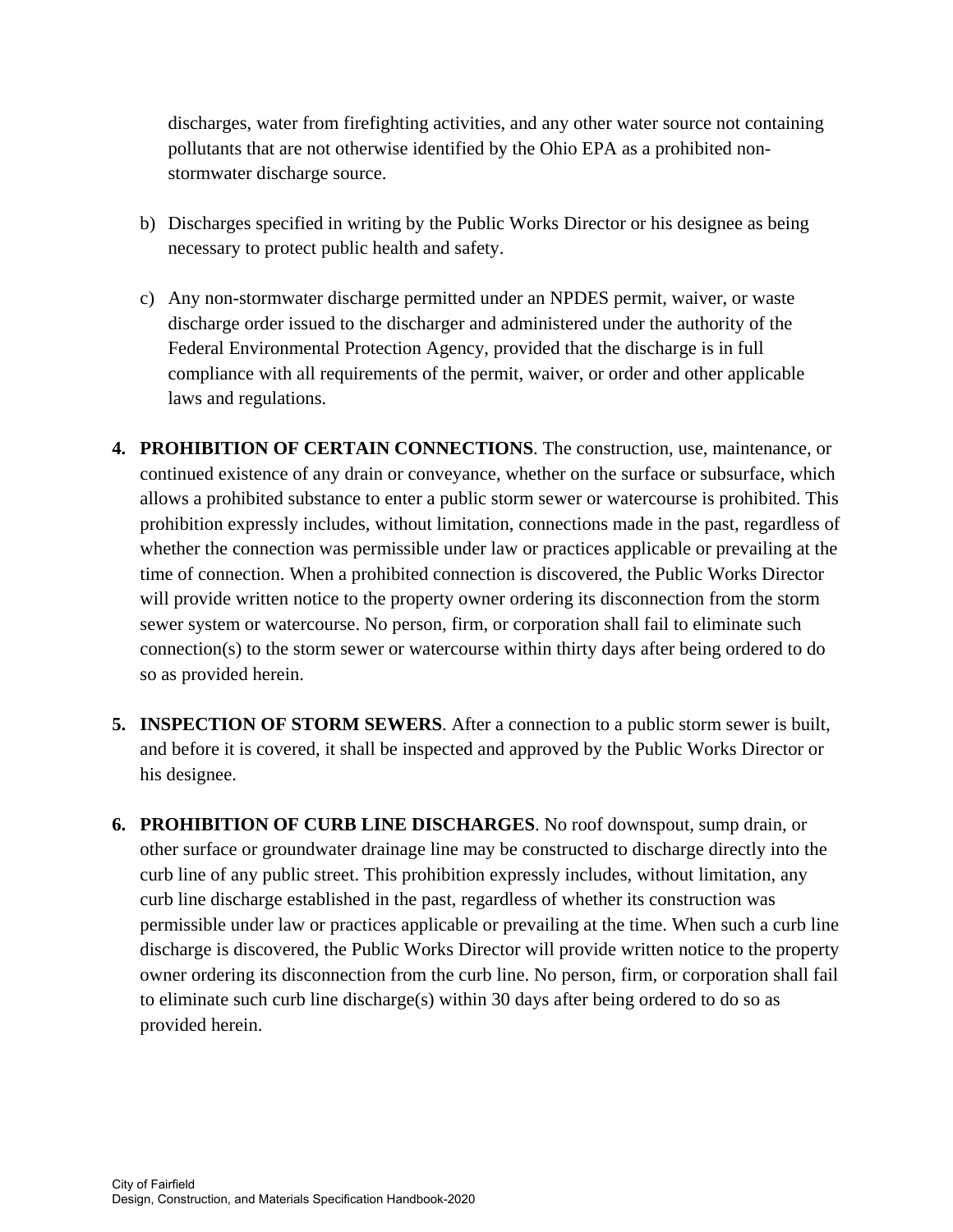**7. EROSION AND SEDIMENT CONTROL**. To minimize the entry of sediment and other pollutants into the City's storm sewer system that is caused by construction site runoff, erosion and sediment control measures must be provided on all new development and redevelopment projects. These measures are to be shown in a sedimentation plan that has been prepared in accordance with the applicable requirements of the subdivision rules and regulations. Construction activities disturbing 1 or more acres of total land, or that will disturb less than 1 acre of land but are a part of a larger common plan of development, redevelopment, or sale that will ultimately disturb 1 or more acres of land, shall seek coverage under the Ohio EPA General Construction Permit for stormwater discharges (Ohio EPA permit no. OHC000005 or latest edition). As such, any person seeking approval of a Plan for erosion and sediment control measures, shall submit to the City Public Works Director prior to start of construction, a copy of the "Notice of Intent" that seeks coverage under the State of Ohio Construction Permit that has been or will be filed with that state agency.

# **8. STORMWATER MANAGEMENT CONTROLS**

- a) To minimize the impact of land development and redevelopment activities on storm runoff and drainage, stormwater management controls shall be required on new development and redevelopment sites, pursuant to requirements contained in Chapter 1182, 1117.07, and per the design requirements contained in The City Design, Construction and Material Specifications document, or any subsequent supplements to this document.
- b) Construction activities disturbing one or more acres of total land, or that will disturb less than one acre of land but are a part of a larger common plan of development, redevelopment or sale that will ultimately disturb one or more acres of land, shall seek coverage under the Ohio EPA General Construction Permit for stormwater discharges (Ohio EPA permit no. OHC000005 or latest edition). As part of that compliance, Post-Construction Best Management Practices shall be made part of the stormwater management controls on land development sites, pursuant to the requirements of the Ohio EPA permit and per the requirements in Chapter 1182.

## **9. MAINTENANCE RESPONSIBILITY FOR DETENTION/RETENTION BASINS**

a) **Commercial, industrial, multi-family residential property**. The property owner(s) shall fully maintain detention/retention basins located on private commercial, industrial, or multi-family residential property, whether such basins are located within a public easement or not. This maintenance responsibility shall include both routine maintenance such as mowing, cleaning, debris removal, and erosion repair and non-routine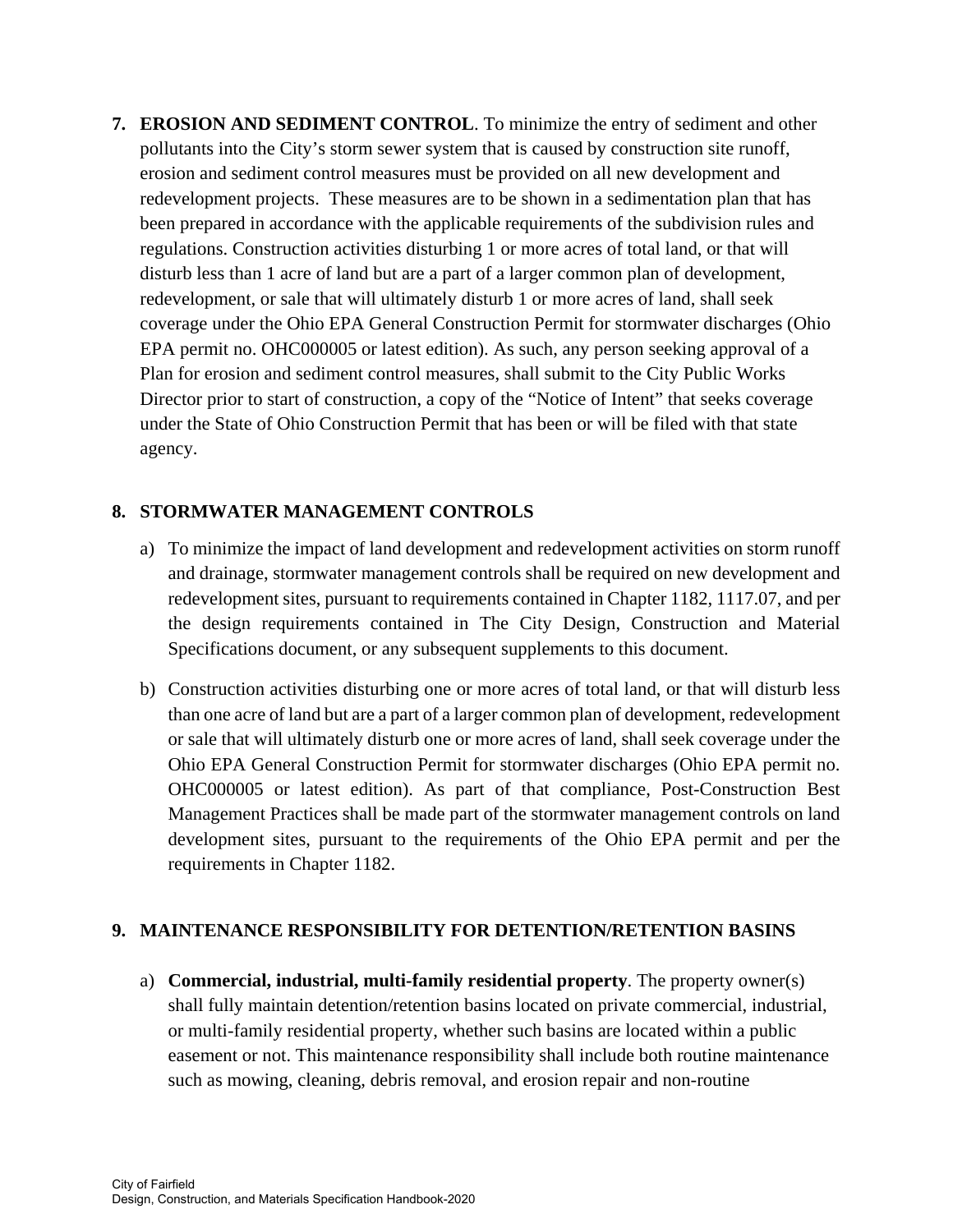maintenance such as the repair or replacement of damaged or missing structural components.

- b) **Single family residential property**. The property owner(s) and/or homeowner's association shall be responsible for routine maintenance such as mowing, cleaning, debris removal, and erosion repair for detention/retention basins located on private single family residential property, whether such basins are located within a public easement or not. The City shall be responsible for non-routine maintenance such as the repair or replacement of damaged or missing structural components of such basins.
- c) **Notification**. When the maintenance of a detention/retention basin is found to be in violation of this subsection, the Public Works Director will provide written notice to the appropriate property owner(s) and/or homeowner's association ordering that the necessary maintenance be performed within a reasonable period of time. No person, firm, or corporation shall fail to perform the required maintenance within the required period after being ordered to do so as provided herein. (Ord. 127-03. Passed 8-11-03.)
- **10. STORMWATER QUALITY MANAGEMENT PLAN**. As a requirement of the City's NPDES Phase II Stormwater Permit, Council has adopted a "Stormwater Quality Management Plan", prepared by City staff as the City's official planning document for addressing stormwater quality and pollution prevention. All subsequent amendments to the "Stormwater Quality Management Plan" shall also be adopted by legislative action of Council. A copy of this plan is on file in the office of the Clerk of Council.
- **11. VIOLATION AND ENFORCEMENT COSTS**. In addition to other penalties listed in this chapter, any person, firm, or corporation who violates any provision of this chapter shall be liable to the City for any expense, loss or damage resulting from the cleaning, repair or replacement work caused by the violation. Any person, firm, or corporation who violates any provision of this chapter shall also be liable for any fine or penalty incurred by the City caused by their violation. Any person, firm, or corporation who must be monitored by the City for enforcement and/or compliance shall be liable for the associated costs.
- **12. COMPLIANCE WITH OTHER REGULATIONS**. Compliance with the provisions of this chapter or other sections of City Code does not relieve the site owner from obtaining all other necessary permits and/or approvals from federal, state, and/or county agencies. If requirements vary, the most stringent requirement shall apply. (Ord. 127-03. Passed 8-11- 03.)(Ord. 25-14. Passed 4-14-14)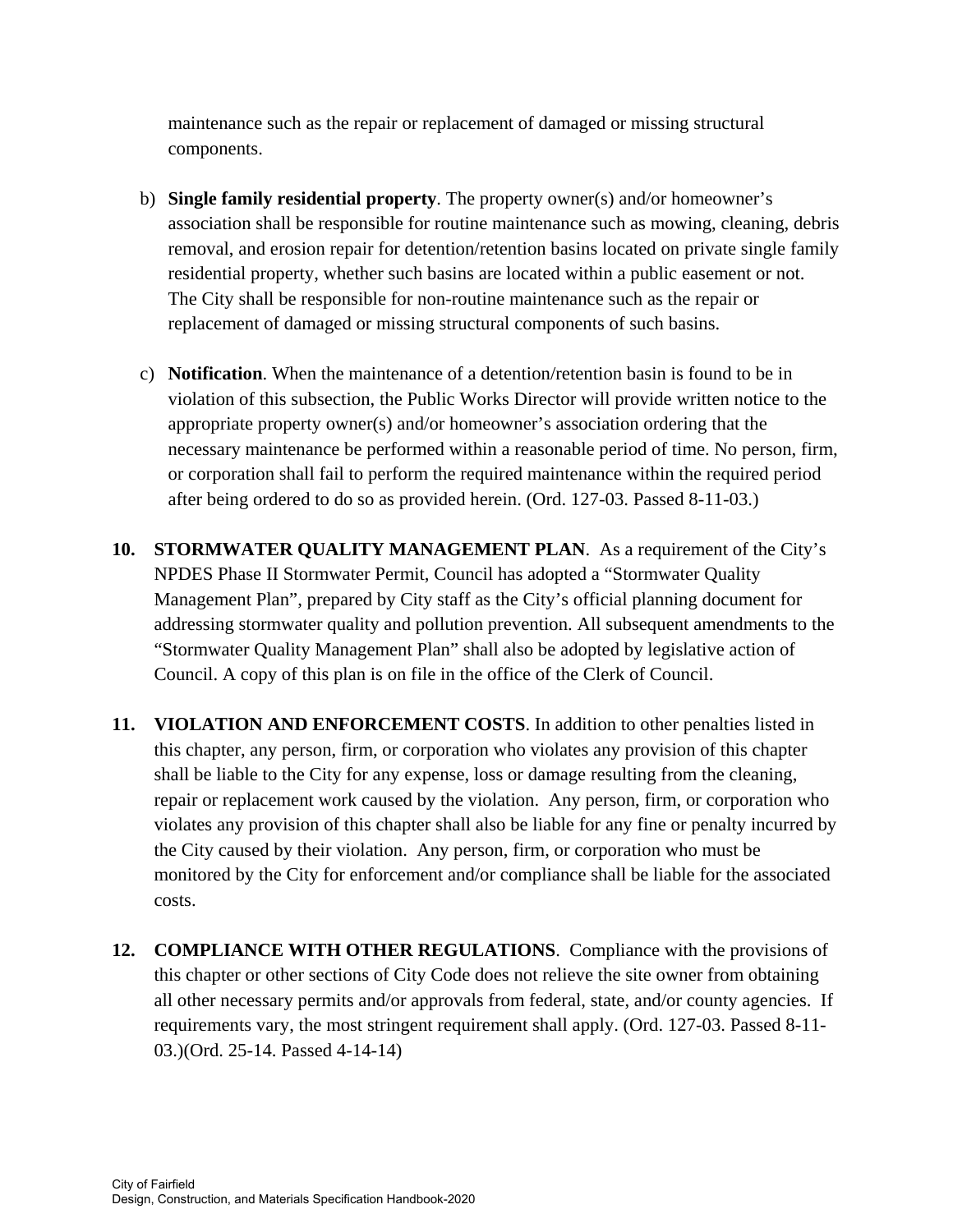#### **201.08 Drainage Maintenance and Abatement Procedure**

## **1. ROUTINE AND REMEDIAL MAINTENANCE**

- a) Owners of properties with stormwater Best Management Practices (BMPs) are responsible for operation and maintenance as specified in Section 906.03. The Public Works Director shall provide for inspection and routine maintenance of facilities that have been accepted for maintenance by the City. City maintenance may include stormwater conveyance-related structure cleaning and repair.
- b) The Public Works Director, in the Public Works Director's sole discretion, may provide for remedial maintenance of facilities based upon the severity of stormwater problems and potential hazard to the public health and safety, through the abatement procedures described in Section 906.02. For purposes of this Chapter, maintenance associated with retention/detention basins including, but not limited to, mowing, rivulet repair, basin bottom fill, seeding, fertilizing, and/or algae removal, are not considered "potentially hazardous" to the public nor "severe" stormwater problems, and maintenance will not be provided by the City except in case of public emergency as determined by the Public Works Director.

#### **2. ABATEMENT PROCEDURES**

- a) Notice To Correct Improper Drainage
	- 1) Whenever the City shall find that (1) a tract of land not maintained by the City is inadequately drained, or (2) there is excessive erosion or sedimentation upon such land, or (3) there is an obstruction to a culvert or watercourse upon such land that interferes with water naturally flowing therein, or (4) that such culvert, storm sewer, or watercourse upon such land is of insufficient capacity to reasonably accommodate the flow of water, as required by the City, the City shall notify the owner or person having possession, charge, or management of such land to remove the obstruction, provide adequate drainage, fill or drain such land, enlarge the culverts, drains, or watercourses, mitigate excessive erosion or sedimentation, and/or accomplish any other act determined by the Public Works Director necessary to be necessary to further the purposes of this chapter. Such notice shall be served on such persons or entity in the same manner as provided by the Ohio Rules of Civil Procedure for service of Summons and the Public Works Director or his designee may post a Notice at the property. The address utilized for any service shall be the property address itself and the tax billing address for such premises as maintained on the records of the Butler County Auditor.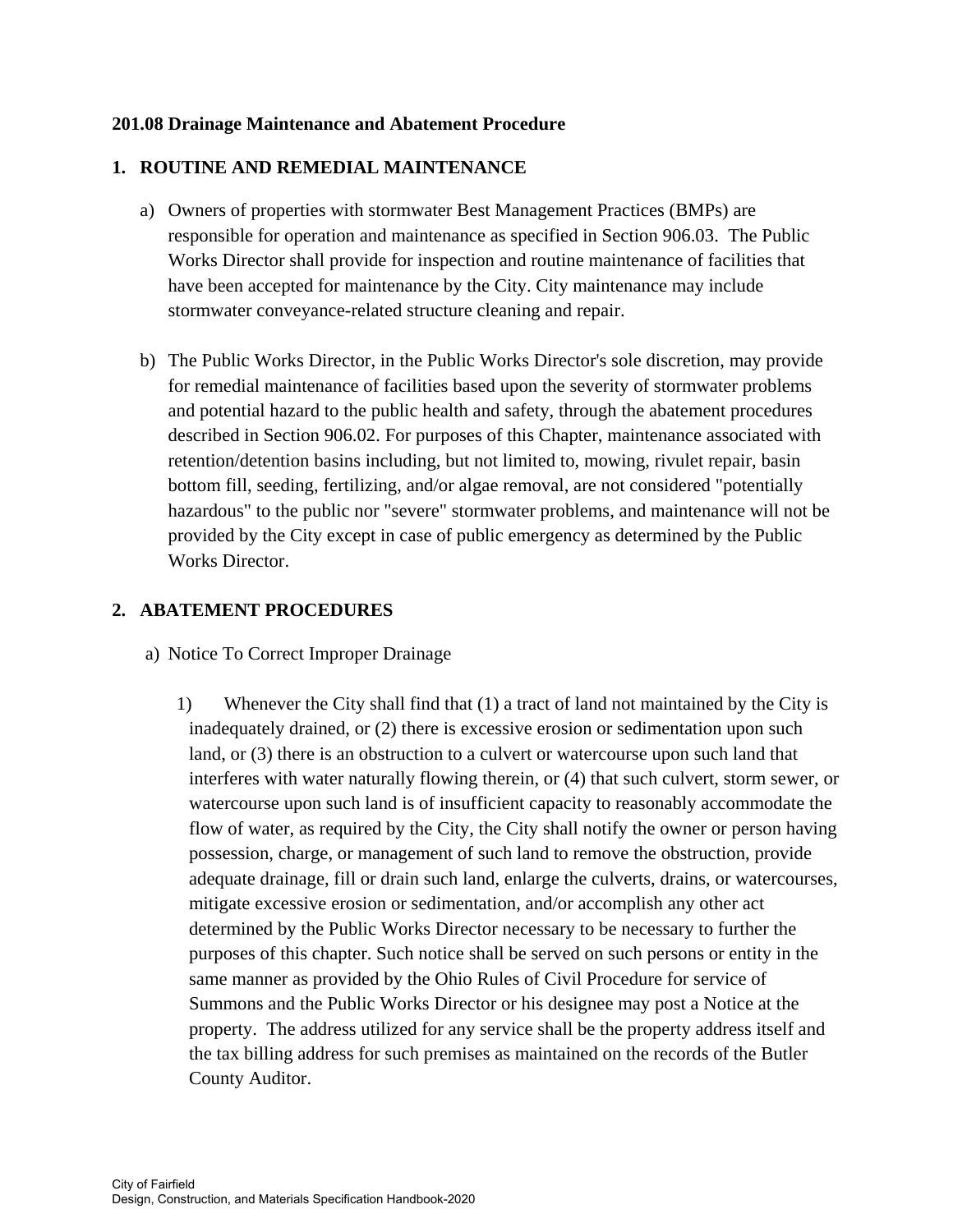- 2) The owner must comply with the City's orders within a reasonable time not to exceed 30 days, unless an extension is granted by the Public Works Director for good cause shown. Failure to comply with such order shall constitute an unlawful act. Each additional day thereafter during which the owner fails to carry out the order of the City shall constitute a separate offense.
- 3) In any case where a condition described above exists for more than 30 days after service of notice, the Public Works Director or his designee may issue an order to the property owner(s) stating that they are in violation; that the City may affect the necessary repairs per section 906.02 (b) or that the City may file criminal charges, or both.
- 4) In the event an owner fails or refuses to comply with the Public Works Director's directive, the City may provide the performance of the required work and charge the owner the abatement costs.
- 5) Each and every owner of real property in the City consents to the entry upon any real property in the City for all reasonable times during normal business hours for the purpose of inspection, repair or maintenance required by this chapter.
- 6) Failure of the City to observe or recognize hazardous or unsightly conditions or to recommend denial of a permit/zoning change shall not relieve the owner or person having possession, charge, or management of such land from the responsibility for the condition or damage resulting therefrom, and shall not result in the City, its officers or agents from being responsible for any condition or damage resulting therefrom.
- 7) Nothing in this chapter shall be construed as authorizing any person to maintain a private or public nuisance on his property, and compliance with the provisions of this chapter shall not be a defense in any action to abate such nuisance.
- 8) Nothing in this chapter shall be construed to prevent immediate action by the City in emergency situations. In case of an emergency, the City may direct that action be taken immediately to correct the condition or abate the activity to protect the public health, safety, and welfare. The City may perform the required work and charge the owner the abatement costs.

i<br>L

i<br>L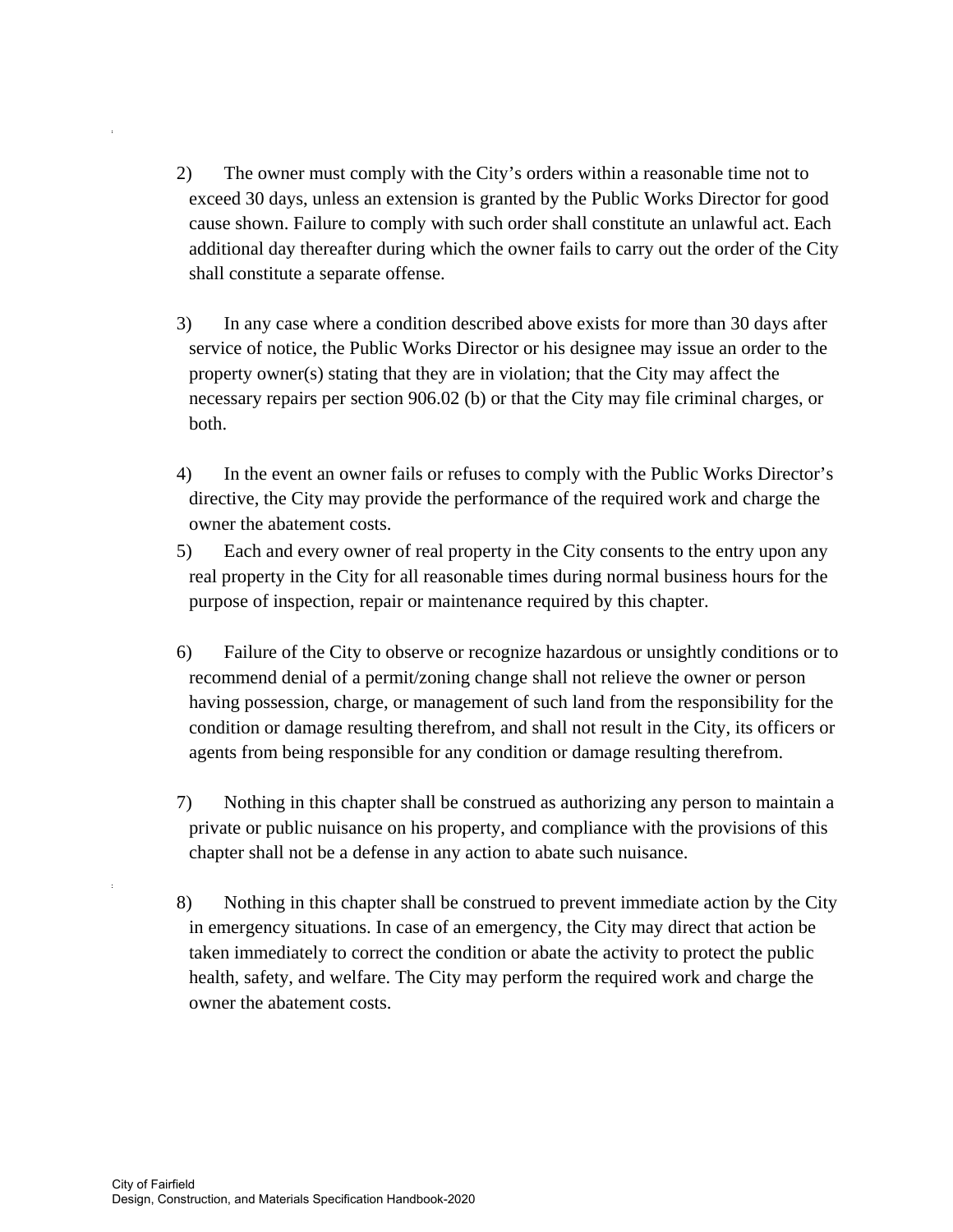#### b) Abatement Costs

- 1) If the owner or occupant having the care of the lands mentioned in Section 906.01 fails to comply with the notice provided in for Section 906.02 (A), the City shall cause such abatement procedures to be implemented. The cost for such abatement procedures shall be immediately due and payable to the City, provided, however, that an administrative fee shall be charged in the amount of five hundred dollars. The cost of the administrative fee together with the cost of the abatement procedure together with any legal fees incurred by the City shall be assessed against the owner and, if unpaid, against the lot or land together with interest thereon at the then judgment rate in effect in the State of Ohio.
- 2) Notice of such assessment shall be given to the owner of the lot or land charged therewith and the occupant by mailing such notice to the address utilized by the County Treasurer for billing purposes and by posting a notice of assessment at the subject premises. Service may also be made in any manner provided for service of summons by the Ohio Rules of Civil Procedure. All assessments not paid within ten days after such mailing and posting, after approval by Council, shall be certified by the Clerk of Council to the County Auditor to be placed on the tax duplicate and collected as other taxes are collected.

# **3. POST CONSTRUCTION STORMWATER BEST MANAGEMENT PRACTICE OPERATION AND MAINTENANCE**

- a) Operation and Maintenance Plan
	- 1) The developer/property owner shall prepare an Operation and Maintenance Plan meeting the minimum requirements of the latest version of the Ohio EPA NPDES Construction Stormwater Permit for redevelopment and new development projects wherein construction activities will result in the disturbance of one or more acres.
	- 2) The Operation and Maintenance Plan shall be submitted by the developer/property owner to City of Fairfield for review and approval prior to the City issuing the building permit.
	- 3) The Operation and Maintenance Plan must be a stand-alone document containing the following: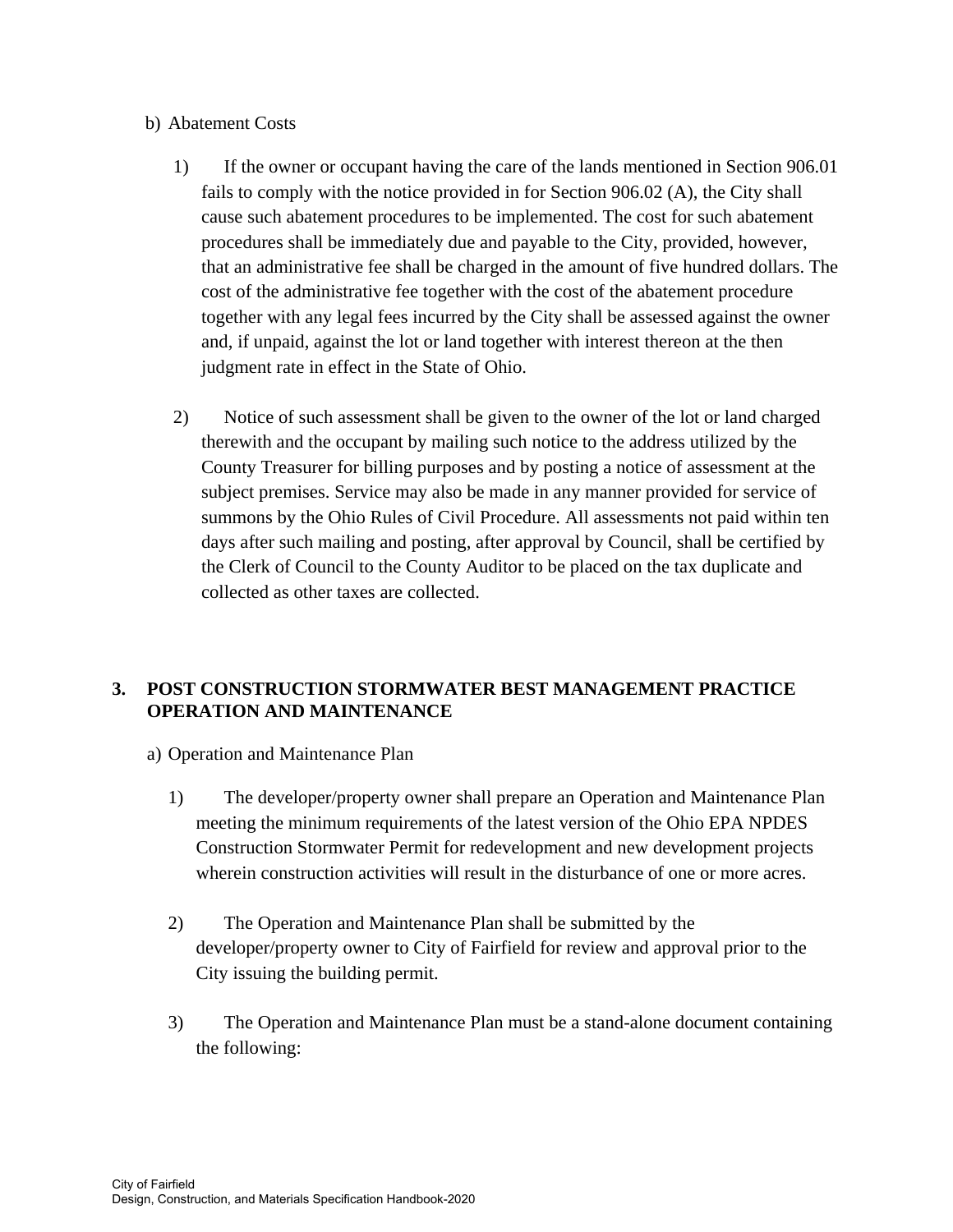- i. Designate the entity associated with providing the Best Management Practices (BMPs) inspection and maintenance.
- ii. Indicate routine and non-routine maintenance tasks to be undertaken.
- iii. Indicate a schedule for inspection and maintenance tasks.
- iv. Provide proof of any necessary legally binding maintenance easements and agreements that are necessary to properly inspect and maintain the BMP(s).
- v. Provide a map showing the location of the BMP(s) that are indicated on the City of Fairfield approved Stormwater Pollution Prevention Plan (SWPPP) and necessary access and maintenance easements.
- vi. Provide detailed BMP drawings and inspection and maintenance procedures.
- viii. Ensure that the collected pollutants resulting from BMP maintenance activities are disposed of in accordance with local, state and federal guidelines.
- b) Declaration of Covenants and Restrictions

A Declaration of Covenants and Restrictions shall be made between the Owner and the City of Fairfield ensuring that the BMP(s) shall be properly inspected and maintained and shall be included within the Operation and Maintenance Plan.

- c) Inspection
	- 1) Personnel identified within the Operation and Maintenance Plan shall inspect the BMP(s) to ensure proper functionality and determine if maintenance is necessary.
	- 2) At a minimum, inspections are to be conducted on an annual basis, or as specified in the Operation and Maintenance Plan.
	- 3) Written inspection reports summarizing the BMP(s) inspection observations and maintenance requirements are to be submitted to the City of Fairfield upon request by the City.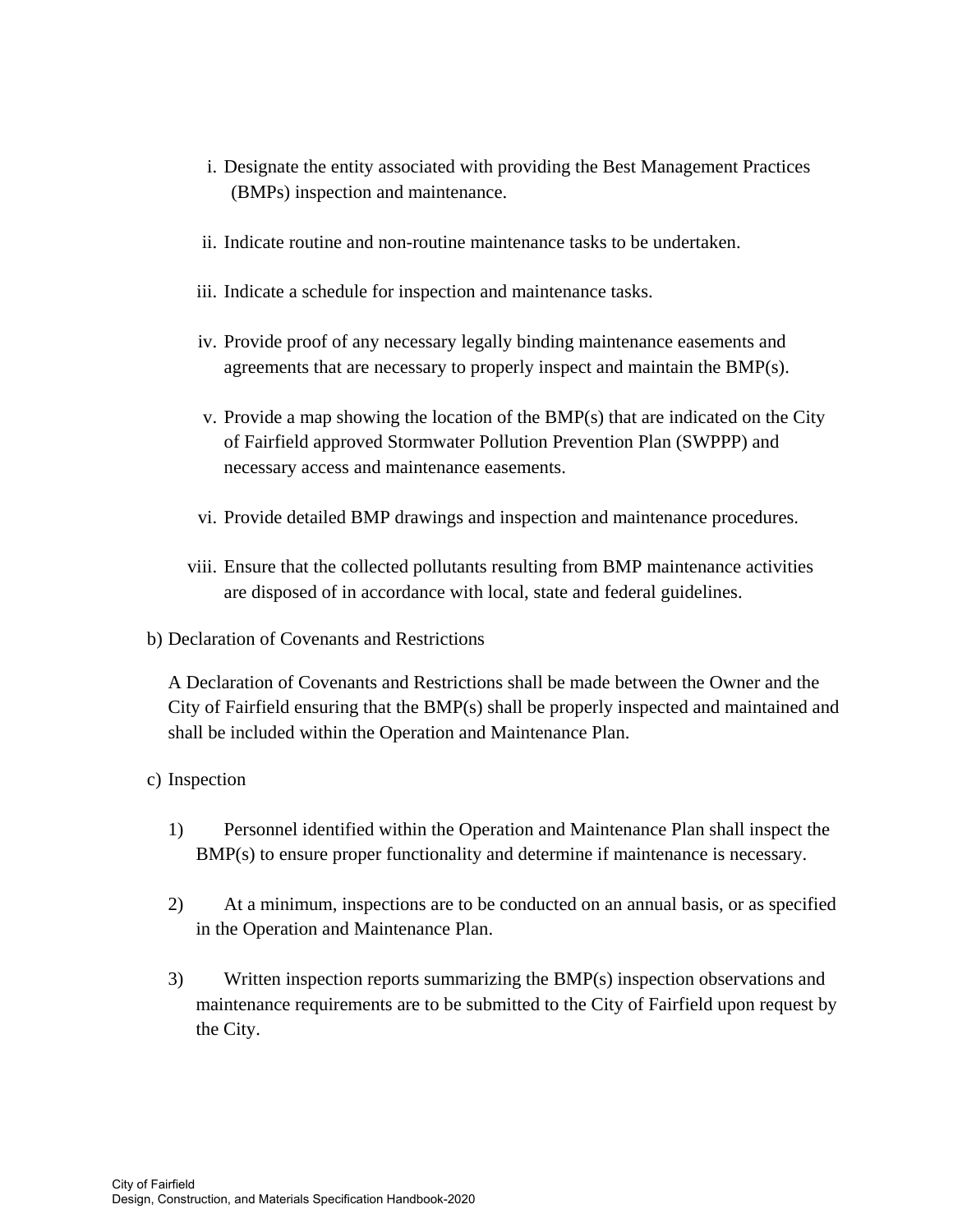#### d) Maintenance

- 1) All BMPs are to be maintained according to the measures outlined within the Operation and Maintenance Plan.
- 2) Ensure that the collected pollutants resulting from BMP maintenance activities are disposed of in accordance with local, state and federal guidelines.
- 3) The Owner shall make necessary repairs within fourteen days of their discovery as identified within the inspection reports or through a request from the City of Fairfield resulting from City conducted inspections.
- 4) Maintenance activities performed are to be documented on a written report and submitted to the City of Fairfield upon request.
- 5) In addition to any applicable provisions of Sections 906.01and 906.02, the Owner shall grant permission to the City of Fairfield to enter the property and inspect the BMP(s) whenever the City deems necessary. In an event of any default or failure by the Owner in properly maintaining the BMP(s) in accordance with the approved Operation and Maintenance Plan, or, in the event of an emergency as determined by the City of Fairfield, it is the sole discretion of the City, after providing reasonable notice to the Owner, to enter the property and take whatever steps necessary to correct deficiencies and to charge the cost of such repairs to the Owner. Nothing herein shall obligate the City to maintain the BMP(s).

# **4. PENALTY**

- a) Any person or entity having been determined to violate this chapter or who enters a plea to a violation thereof shall be guilty of a third-degree misdemeanor. Each and every day during which such violation continues shall constitute a separate offense.
- b) The imposition of any fine or penalty pursuant to this chapter shall not preclude the Law Director from instituting any appropriate legal proceeding in a Court of proper jurisdiction to correct or abate a violation, require compliance with this chapter or other applicable chapters, ordinances, regulations or rules of the City or State of Ohio as determined to be appropriate by such Law Director. (Ord.25-14. Passed 4-14-14)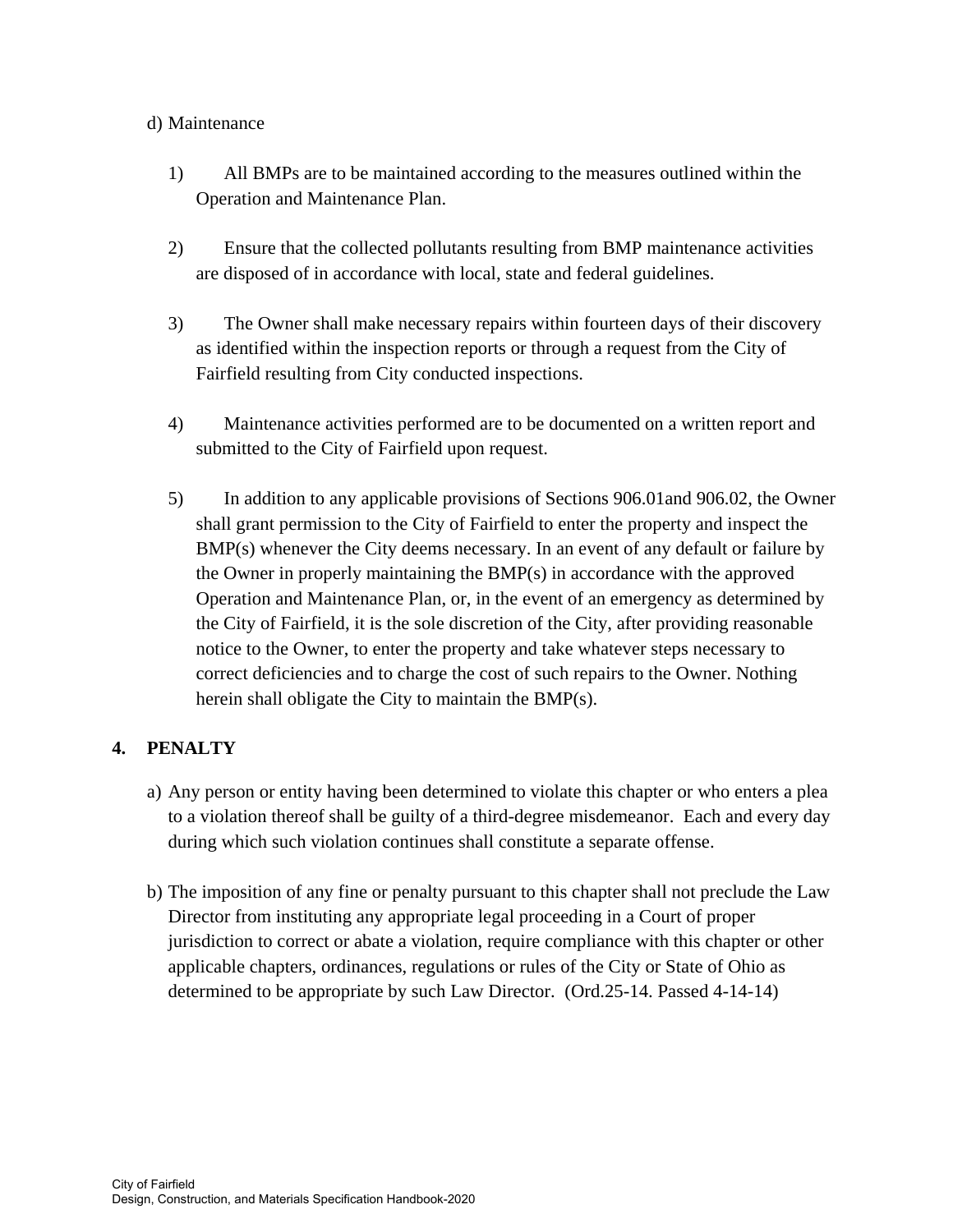#### **201.09 Run-off Coefficients**

**Use Table 201-C**

#### **201.10 Declaration of Covenants and Restrictions**

**Use Attachment 201-D**

#### **201.11 Watercourse Protection**

Every person owning or operating property through which a watercourse passes shall keep and maintain that part of the watercourse within the legal boundaries of the property and areas adjacent to the watercourse within such person's direct control, free of trash, debris, excessive vegetation, and other obstacles that would pollute, contaminate, or significantly hinder the flow of water through the watercourse. In addition, the owner, operator, or other person in control of the premises, shall maintain existing privately owned (permanent or temporary) structures, buildings, and improvements within or adjacent to a watercourse, so that such structures, buildings, or improvements will not become a hazard to the use, function, or physical integrity of the watercourse.

#### **201.12 Notification of Spills**

- a) Notwithstanding other requirements of law, as soon as any person responsible for a facility or operation, or responsible for emergency response for a facility or operation has information of any known or suspected release of materials which are resulting or may result in illegal discharges or pollutants discharging into stormwater, the storm drainage system, or waters of the State, said person shall take all necessary steps to ensure the discovery, containment, and cleanup of such release to protect the health, safety and welfare of the public and to mitigate any damage to the environment and the storm sewer system.
- b) In the event of such a release of hazardous materials, said person shall immediately notify emergency response agencies of the occurrence via emergency dispatch services (911) and the authorized enforcement agency. Emergency response agencies shall include without limitation, the City of Fairfield Fire Department, the City of Fairfield Public Works Department, Butler County Emergency Management Agency, and the Ohio Environmental Protection Agency. Such notification in no way alleviates other federal, state, or local reporting obligations imposed by law.
- c) In the event of a release of non-hazardous materials, said person shall notify the authorized enforcement agency in person or by telephone or by email no later than the next business day after the date of said incident. Notifications in person or by phone shall be confirmed by written notice from the person responsible for such known or suspected release addressed and mailed to the authorized enforcement agency within three business days of the initial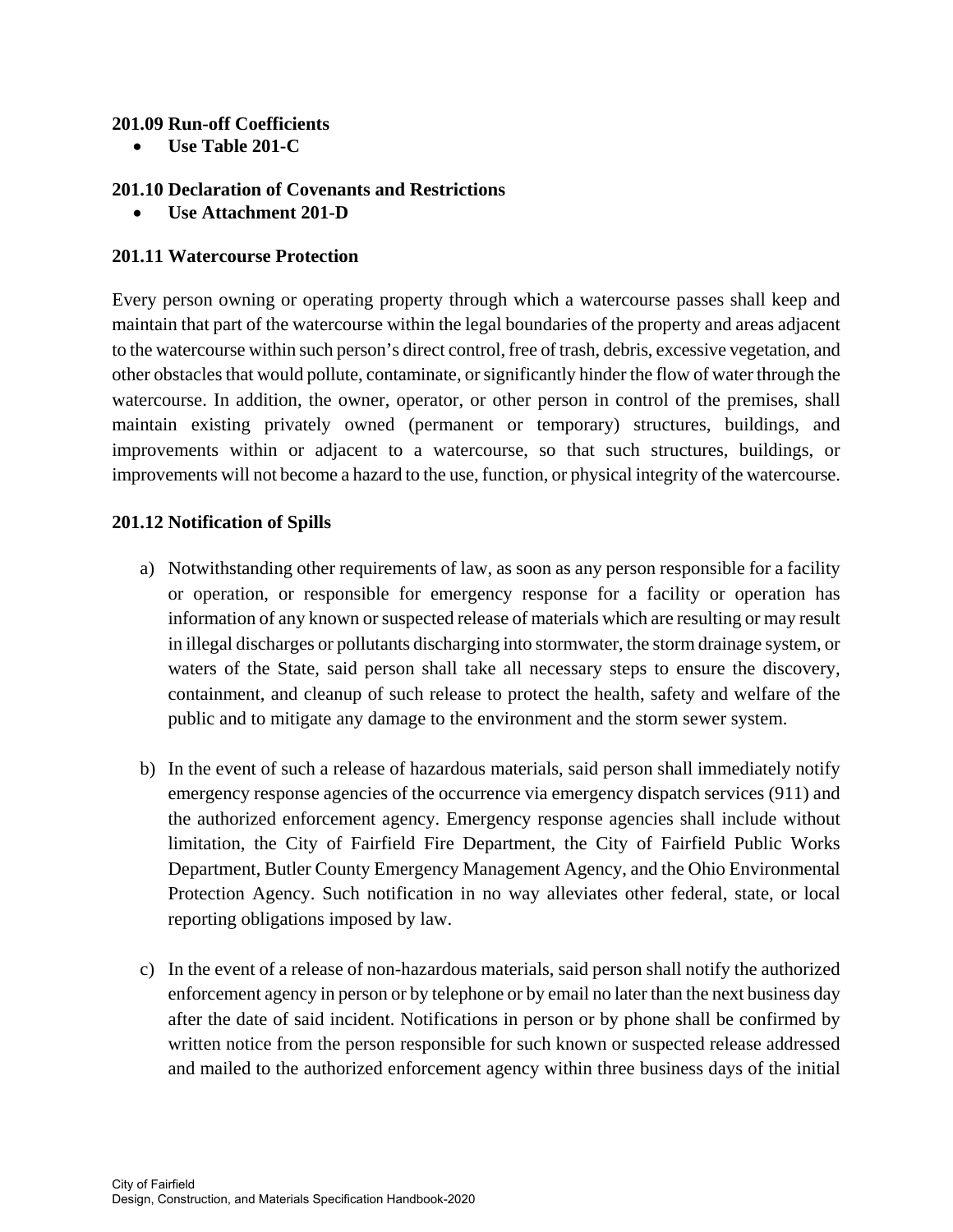verbal notice.

d) If the discharge of prohibited materials emanates from a commercial or industrial establishment, the owner or operator of such establishment shall also retain an on-site written record of the discharge and the actions taken to prevent its recurrence.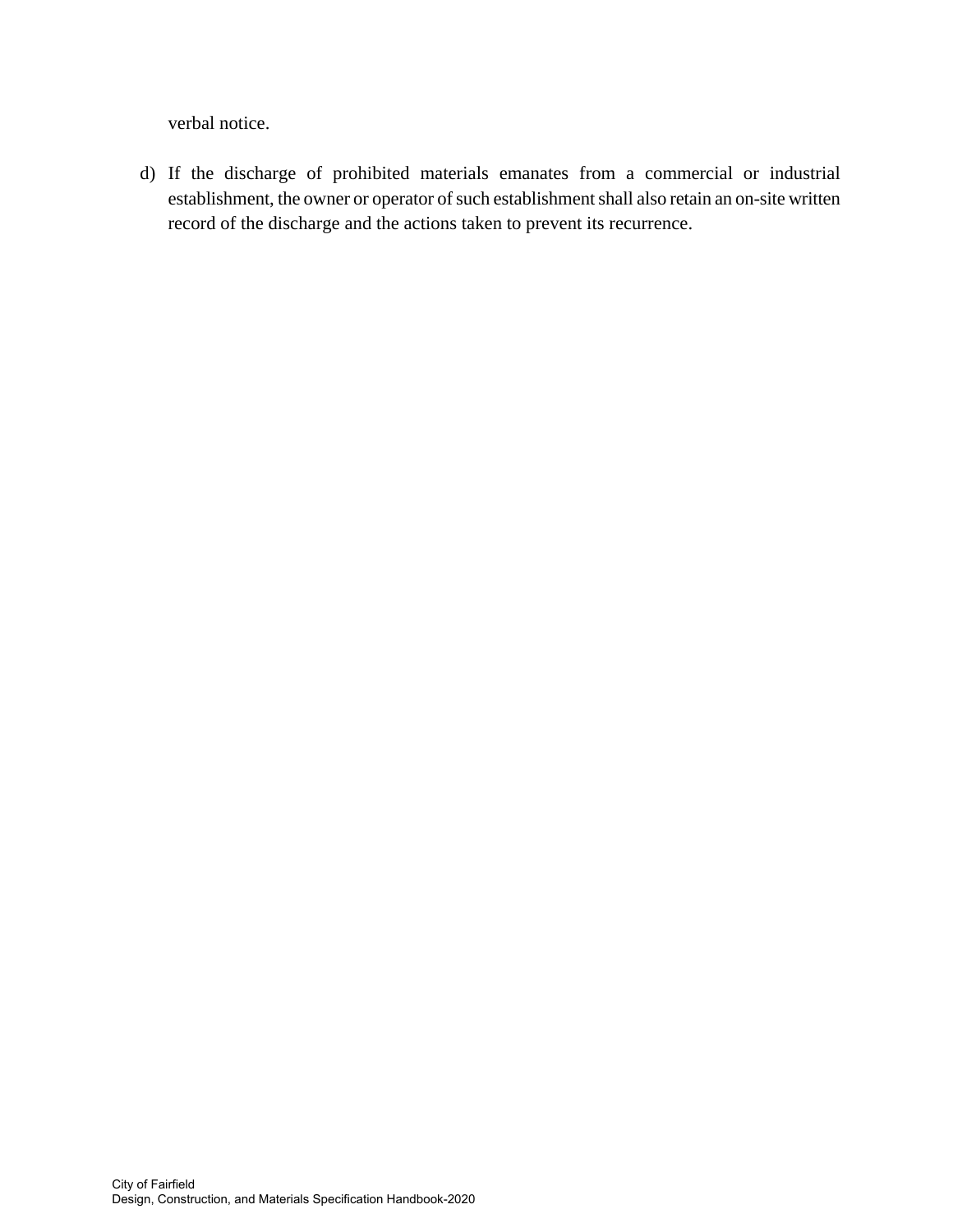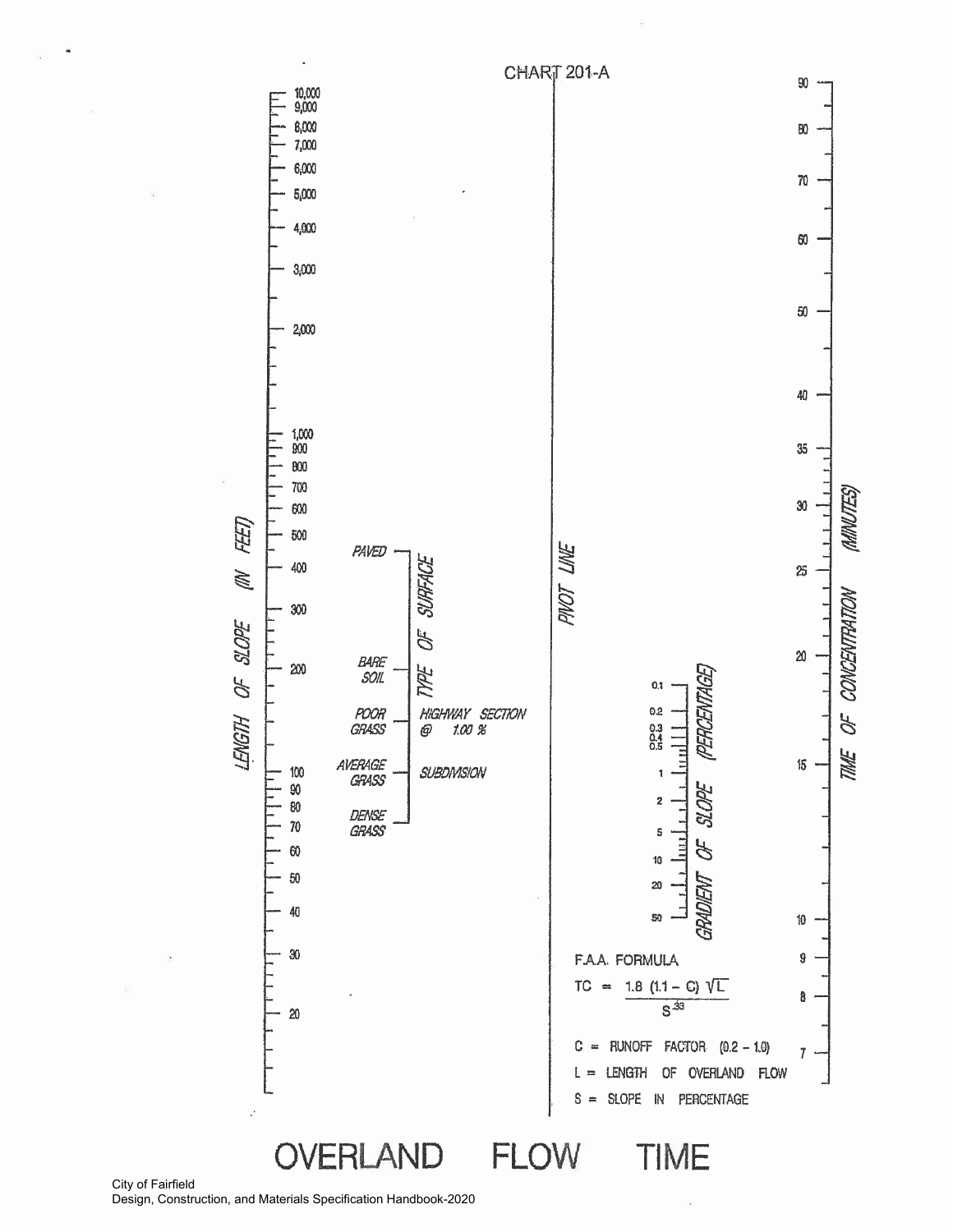

City of Fairfield Design, Construction, and Materials Specification Handbook-2020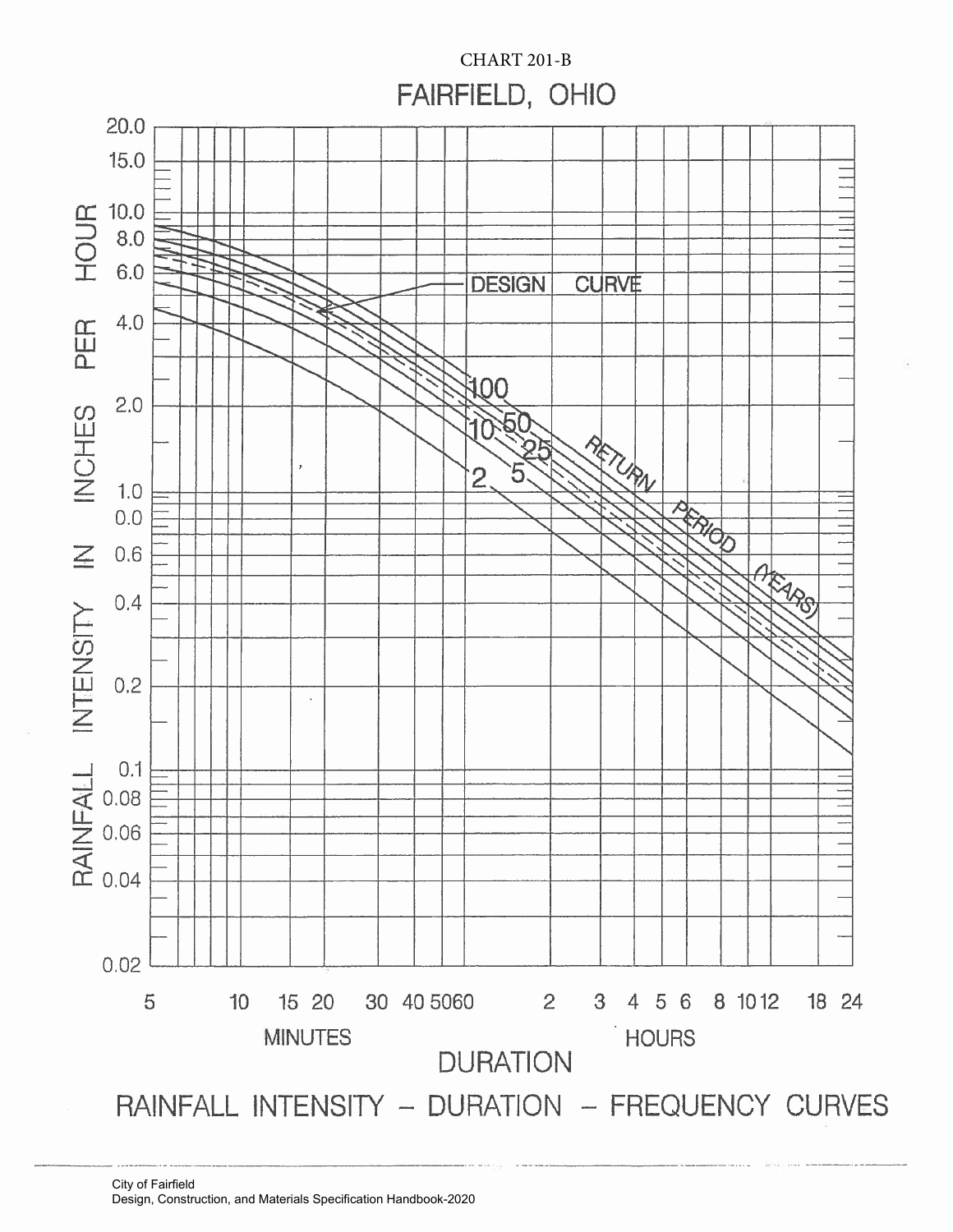# **TABLE 201-C**

| <b>TYPE OF AREA</b>         | <b>RUN-OFF COEFFICIENT</b> |
|-----------------------------|----------------------------|
| <b>Business</b>             | $0.60 - 0.75$              |
| Residential - Single Family | $0.40 - 0.50$              |
| Residential - Multi-Family  | $0.60 - 0.75$              |
| Industrial – Light          | $0.60 - 0.80$              |
| Industrial - Heavy          | $0.70 - 0.90$              |
| Parks, Cemeteries           | $0.25 - 0.40$              |
| Playgrounds                 | $0.35 - 0.45$              |
| Railroad Yard               | $0.30 - 0.40$              |
| Woodland                    | $0.20 - 0.40$              |
| Grassland                   | $0.25 - 0.45$              |
| Cropland                    | $0.40 - 0.50$              |
| Pavement                    | 0.95                       |
| Roofs                       | 0.90                       |
| Lawns, Flat, 0-2%           | $0.20 - 0.25$              |
| Lawns, Average, 2%-6%       | $0.25 - 0.35$              |
| Lawns, Steep, over 6%       | $0.35 - 0.40$              |

# **Run-off Coefficients Use Weighted Average**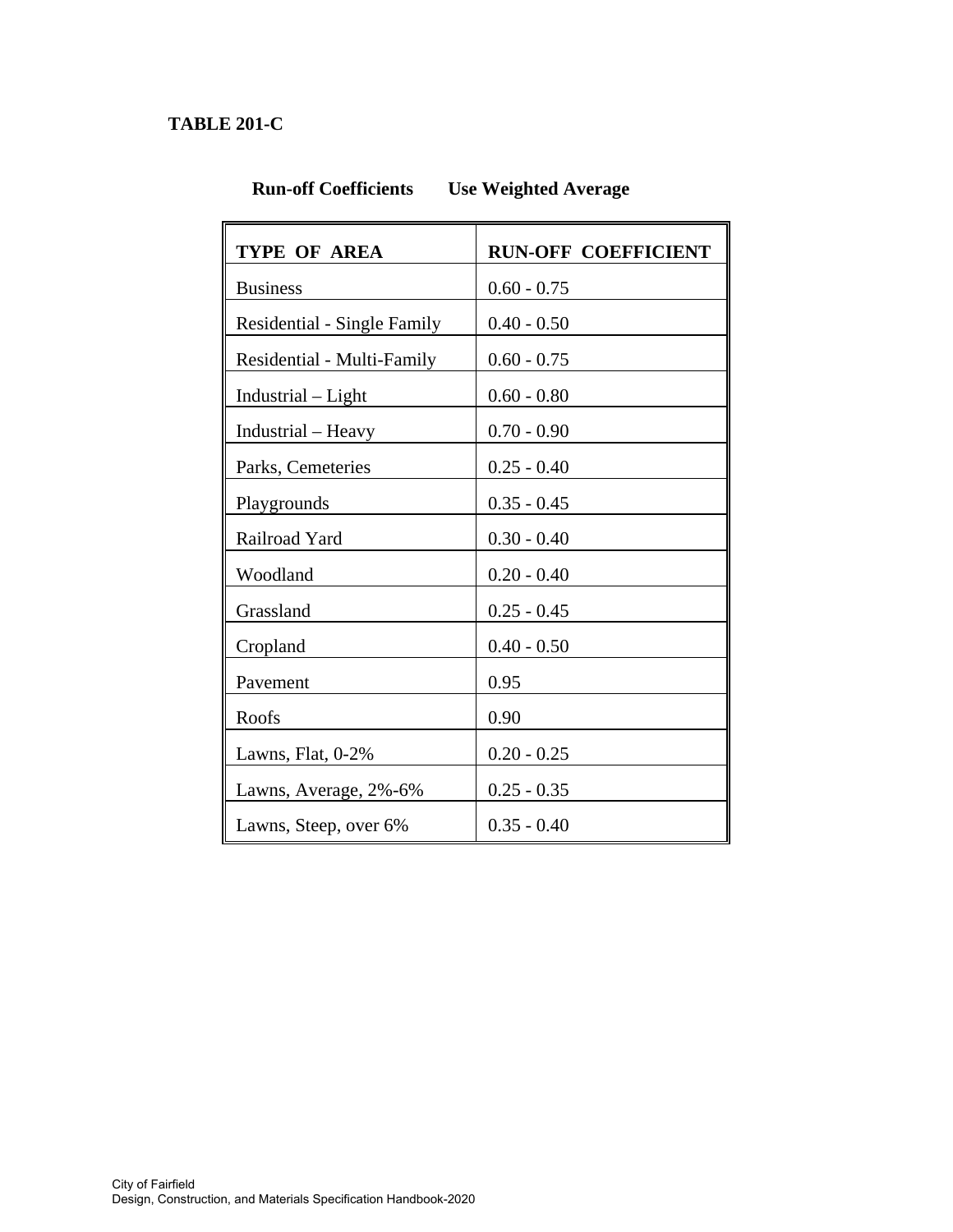#### **DECLARATION OF COVENANTS AND RESTRICTIONS**

 This Declaration of Covenants and Restrictions (this "Declaration") is made on this \_\_\_ day of 20 by an Ohio (the "Declarant").

#### Recitals:

A. Declarant owns certain property located in the City of Fairfield, Ohio as more particularly described on the legal description attached hereto as Exhibit A and incorporated herein by reference (the "Property").

B. The Property is subject to Ohio EPA Permit No. OHCO00005, dated April 23, 2018, (hereinafter referred to as the "General Permit"), which General Permit requires Declarant to submit a post-construction operation and maintenance plan for stormwater facilities and practices, and further requires implementation of the plan be ensured through recording of a legally binding easement, agreement and/or other document.

C. In accordance with the General Permit, Declarant hereby agrees to restrict the use of the Property as set forth in this Declaration, with the intent that such covenants and restrictions run with the land.

NOW, THEREFORE, for valuable consideration, the receipt and sufficiency of which are hereby acknowledged, Declarant, for itself and its successors and assigns as owners of the Property, hereby agrees as follows:

**§1. Covenants and Restrictions.** Declarant hereby agrees, for itself and its successors and assigns as owners of the Property, that the Property shall be subject to the following covenants and restrictions:

- 1. Declarant has submitted, and the City of Fairfield has approved, a post-construction operation and maintenance for stormwater facilities and practices (hereinafter referred to as the "Maintenance Plan"), a copy of which Maintenance Plan is attached hereto as Exhibit B and incorporated herein by reference. Declarant covenants that the owner of the Property shall be the designated entity for the stormwater inspection and maintenance responsibilities set forth in the Maintenance Plan. The owner accordingly shall undertake any routine and/or non-routine inspection and maintenance tasks set forth in the Maintenance Plan in accordance with the schedule set forth in the Maintenance Plan.
- 2. Declarant hereby acknowledges that these covenants and restrictions run with the land and the declarant will note on the individual property deed that the subject parcel(s) have stormwater management responsibilities as designated on the plat.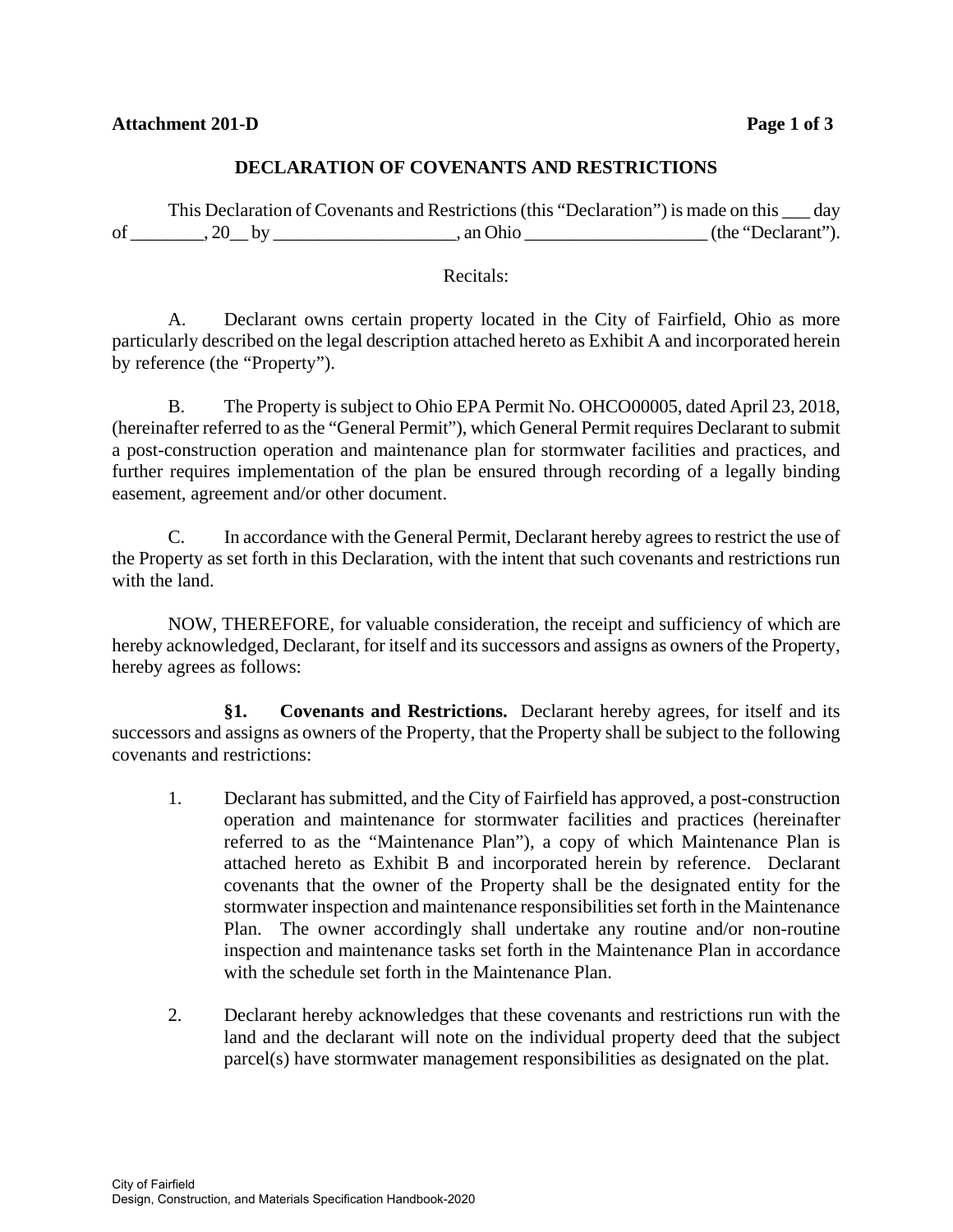Specific stormwater management responsibilities for this subdivision are as follows

\_\_\_\_\_\_\_\_\_\_\_\_\_\_\_\_\_\_\_\_\_\_\_\_\_\_\_\_\_\_\_\_\_\_\_\_\_\_\_\_\_\_\_\_\_\_\_\_\_\_\_\_\_\_\_\_\_\_\_\_\_\_\_\_\_\_\_\_

3. Declarant hereby acknowledges and agrees that neither the City of Fairfield nor the Ohio Environmental Protection Agency is or shall be responsible for the inspection and maintenance tasks set forth in the Maintenance Plan.

\_\_\_\_\_\_\_\_\_\_\_\_\_\_\_\_\_\_\_\_\_\_\_\_\_\_\_\_\_\_\_\_\_\_\_\_\_\_\_\_\_\_\_\_\_\_\_\_\_\_\_\_\_\_\_\_\_\_\_\_\_.

**§2. Perpetual Restrictions.** The covenants and restrictions set forth in this Declaration shall be perpetual and shall run with the land for the benefit of, and shall be enforceable by the City of Fairfield. This Declaration and the covenants and restrictions set forth herein shall not be amended, released, extinguished or otherwise modified without the prior written consent of the City of Fairfield, which consent may be withheld in its sole and absolute discretion.

**§3. Enforcement.** If Declarant, or its successors or assigns as owner of the Property, should fail to observe the covenants and restrictions set forth herein, the City of Fairfield shall have the right to enforce, by any proceedings at law or in equity, all restrictions, conditions and covenants set forth herein. Failure by the City of Fairfield to proceed with such enforcement shall in no event be deemed a waiver of the right to enforce at a later date the original violation or a subsequent violation.

**§4. Severability.** Each provision of this Declaration and the application thereof to the Property are hereby declared to be independent of and severable from the remainder of this Declaration. If any provision contained herein shall be held to be invalid or to be unenforceable or not to run with the land, such holding shall not affect the validity or enforceability of the remainder of this Declaration.

**§5. Notices.** Notices or other communication hereunder shall be in writing and shall be sent certified or registered mail, return receipt requested, or by other national overnight courier company, or personal delivery. Notice shall be deemed given upon receipt or refusal to accept such delivery. Each party may change from time to time their respective address for notice hereunder by like notice to the other party. The notice addresses of the parties are as follows:

Declarant:

City : City of Fairfield [address - line 1] [address - line 2] ATTN: [City responsible person]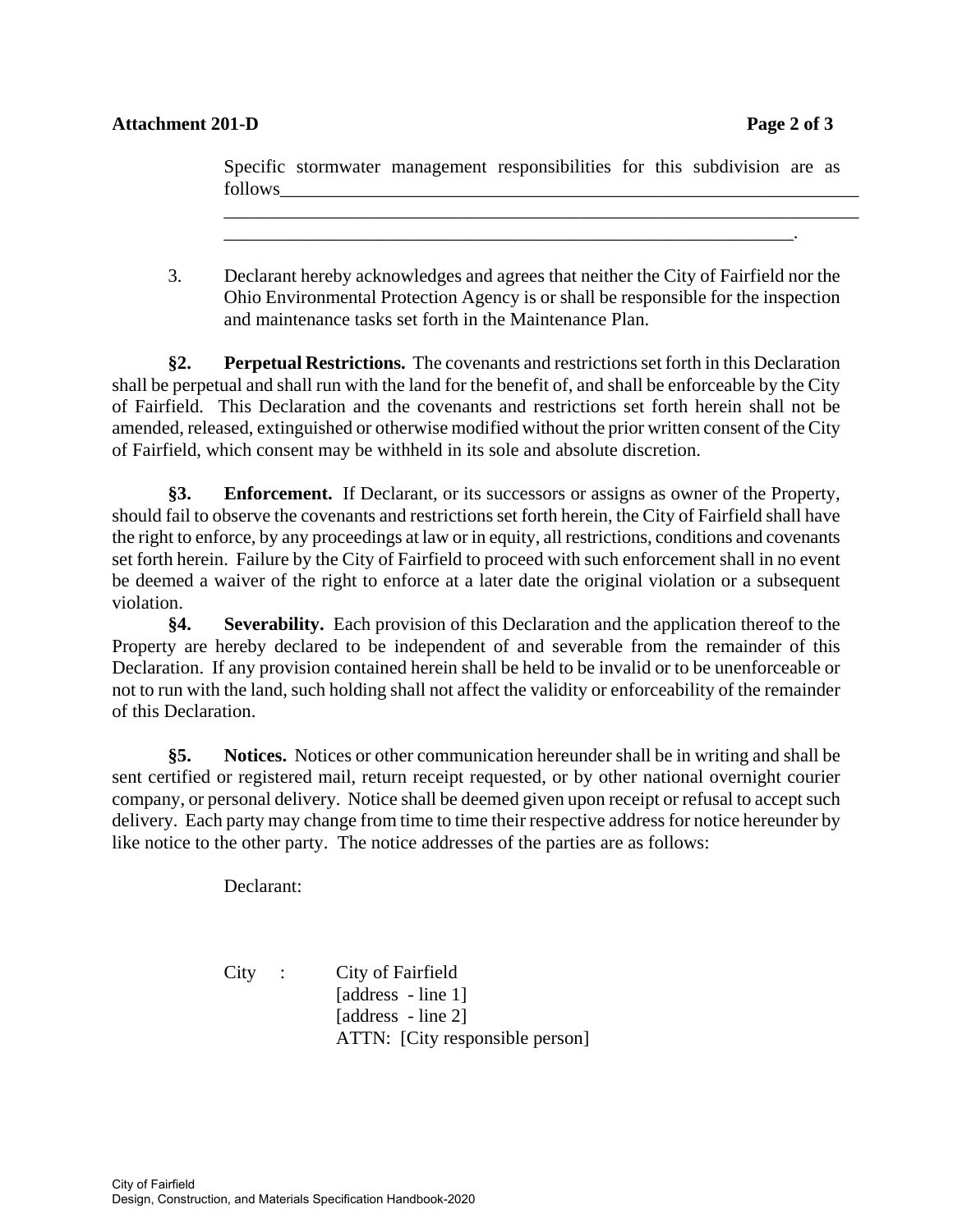#### Attachment 201-D Page 3 of 3

IN WITNESS WHEREOF, the Declarant has caused this Declaration of Covenants and Restrictions to be executed this  $\_\_\_$  day of  $\_\_\_\_\_\_$ , 20 $\_\_\_\_\$ .

## **DECLARANT:**

| By:    |  |
|--------|--|
| Name:  |  |
| Title: |  |

\_\_\_\_\_\_\_\_\_\_\_\_\_\_\_\_\_\_\_\_\_\_\_\_\_\_\_\_\_\_\_\_\_\_\_\_\_

| STATE OF OHIO |        |
|---------------|--------|
|               | $)$ SS |
| COUNTY OF     |        |

| The foregoing instrument was acknowledged before me this <u>separator</u> day of |                  |  |  |
|----------------------------------------------------------------------------------|------------------|--|--|
|                                                                                  | the              |  |  |
|                                                                                  | on behalf of the |  |  |

Notary Public

This instrument was prepared by:

\_\_\_\_\_\_\_\_\_\_\_\_\_\_\_\_\_\_\_\_\_\_\_\_\_\_\_ \_\_\_\_\_\_\_\_\_\_\_\_\_\_\_\_\_\_\_\_\_\_\_\_\_\_\_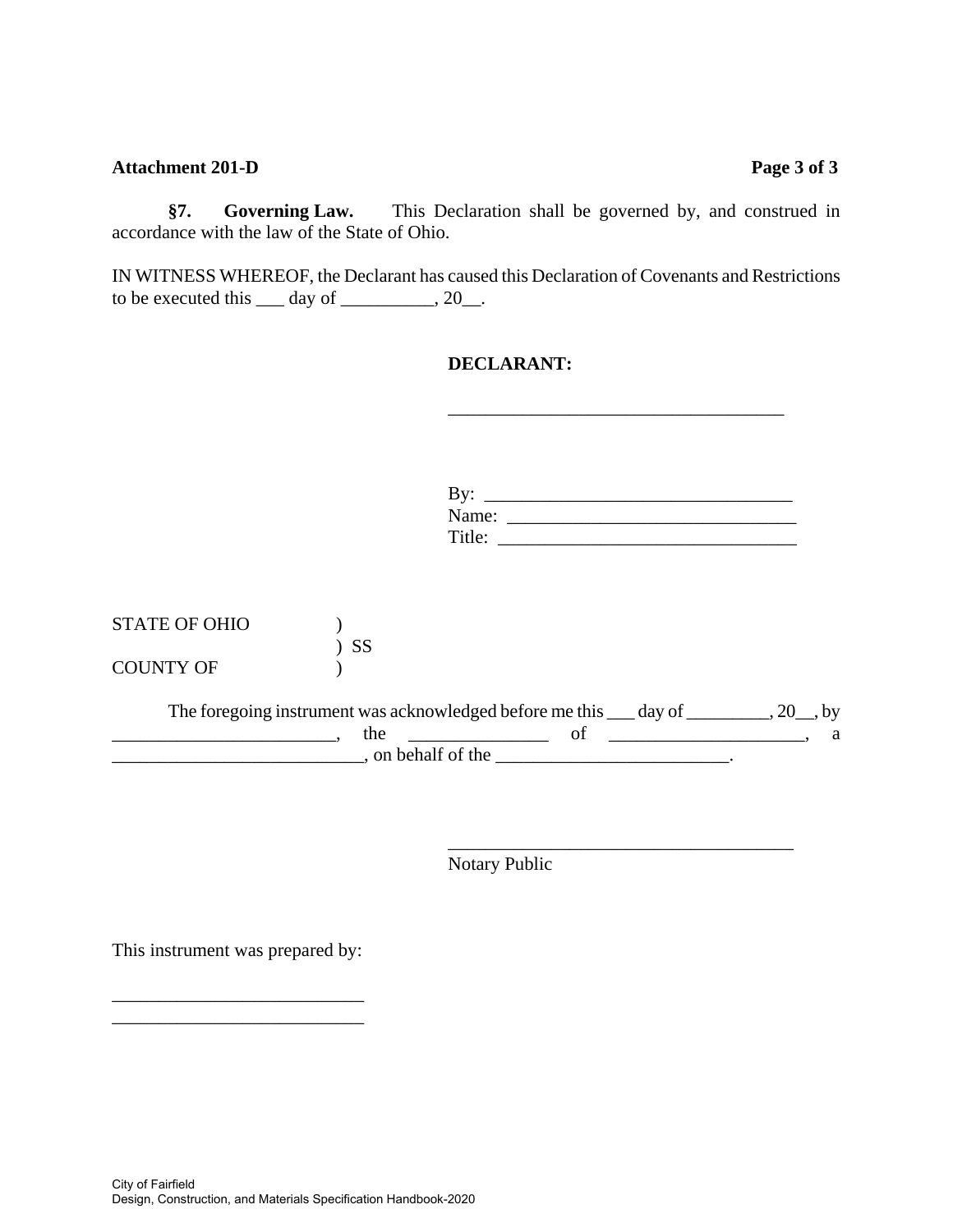## **202.00 STORM SEWER**

## **202.01 Pipe Size**

• (Manning's Formula)  $Q = A (1.486 \text{ X } R^{2/3} \text{ X } S^{1/2})$ 

n

# **202.02 Values of "n"**

• Refer to section 1104.4.5, and Figure 1105-2 of the current ODOT, Location and Design Manual, Volume 2, Drainage Design.

# **202.03 Minimum Size**

 $\bullet$  12 inches

# **202.04 Minimum Cover**

2 feet to top of pipe or as recommended by the manufacturer.

# **202.05 Minimum Mean Velocity**

• 3.0 feet per second

## **202.06 Maximum Mean Velocity**

- 14.0 feet per second for Corrugated Metal Pipe
- 20.0 feet per second for Plastic and Concrete Pipe.

# **202.07 Maximum Manhole Spacing**

 $\bullet$  400 feet (36" and under)

## **202.08 Manhole Placement**

- Intersections, termini of sewers, changes in size and/or slope, changes in alignment (36 inches and under), places where inlet leads are to be connected.
- Drop manholes are required at stream entrances for storm sewer outfalls if the difference between stream and pipe inverts is greater than 12 inches. The manhole outlet pipe shall be directed with the flow of the stream.

# **202.09 Maximum Inlet Spacing** (each side of street)

- Flat  $(0.3\% 1.0\%)$  150' 250' (normal conditions)
- Normal  $(1.0\% 5.0\%)$  250' (normal conditions)
- Steep  $(5\% \& \text{ greater})$  150' 250' (normal conditions)
- Spacing shall be governed by a 2 inch allowable depth of gutter flow based upon a 10 minute time of concentration and a 10 year design storm if it would be less than the above spacing.
- All low spots, where the street grade changes to a flatter slope, dead end of descending streets, at P.C. or P.T. of all intersection radius curves where the curb and gutter grade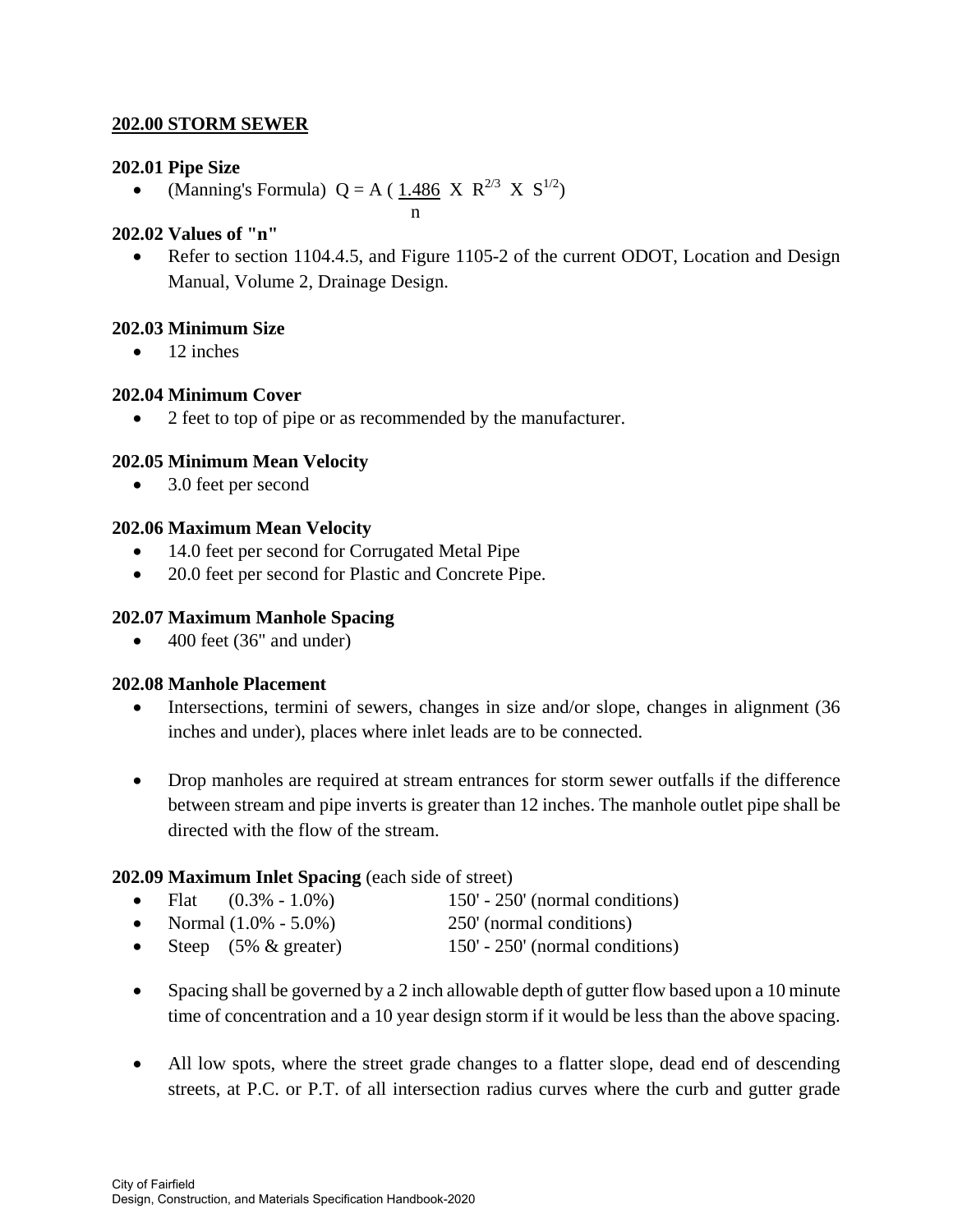descends toward radius curve, (locate on property line extended or at mid-lot). Vane grates will be required for all street grades in excess of 2 percent.

# **See the Modified Type 3 and Type 3A Catch Basins drawing on Page 1 of the Standard Construction Drawings.**

# **202.10 Outlet Protection**

- 3 fps or less No protection required
- 3 fps to 5 fps Sodded ditch
- 5 fps to 18 fps Rock channel protection
	- (If the mean velocity is between 5 fps and 18 fps, dumped rock channel protection will be as per Figure 1107-1 of the current ODOT Location and Design Manual, Volume 2.)
- greater than 18 fps Special outlet protection

# **202.11 Steep Slope Protection**

- Sewers of a 15% slope or greater shall be anchored with concrete anchors spaced as follows:
	- ‐ Grades from 15% to 35% shall be anchored on 36 feet center to center.
	- ‐ Grades from 35% to 50% shall be anchored on 24 feet center to center.
	- ‐ Grades from 50% and over shall be anchored on 16 feet center to center.

# **202.12 Headwalls**

 Headwalls or end sections will be per ODOT specifications. Full height headwalls will be required in rear and side yard areas.

## **203.00 CHANNEL DESIGN**

## **203.01 Pipe Size**

• (Manning's Formula)  $Q = A (1.486 \text{ X } R^{2/3} \text{ X } S^{1/2})$ 

#### n and the state of the state of the state of the state of the state of the state of the state of the state of the state of the state of the state of the state of the state of the state of the state of the state of the stat **203.02 Values of "n"**

- Rock Lined Channels 0.08
- Grassed Channels 0.03
- Concrete/Asphalt Lining 0.015

## **203.03 Side Slopes** (grass)

- Desired  $4:1$
- $\bullet$  Maximum  $3:1$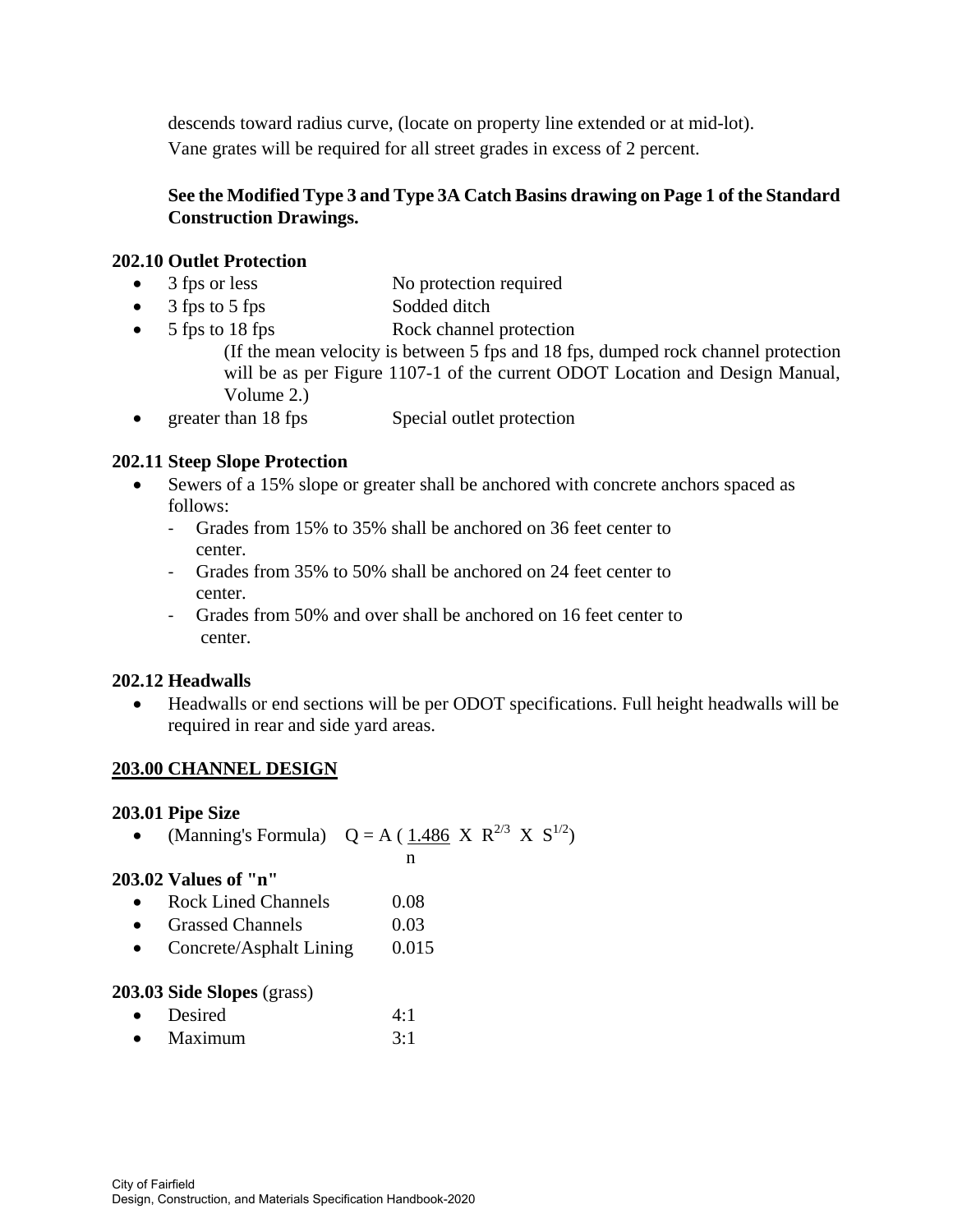#### **203.04 Minimum Freeboard**

 $\bullet$  1 foot

#### **203.05 Minimum Grade**

- Grass  $1.0\%$
- Concrete 0.35 %
- The minimum grade for all ditches shall be 1 percent except for streams, large channels with a paved bottom, and slopes paved to a height approved by the City Engineer. (Ord.167-95. Passed 11-13-95)

#### **203.06 Channel Protection**

| $\bullet$ Seeding | $0\% - 2\%$                                                  |
|-------------------|--------------------------------------------------------------|
| $\bullet$ Sodding | $2\% - 5\%$                                                  |
| $\bullet$ Lining  | $>$ 5% and at all channel curves and at junctions with other |
|                   | channels.                                                    |

 Where possible, natural streams, including growth along the banks, shall not be disturbed. Roughness coefficients and increased peak flows and velocities shall be evaluated to determine stability. (Ord.167-95. Passed 11-13-95)

## **203.07 Policy**

## **Open Ditches**

Open ditches will be avoided wherever possible in a subdivision. Where pipe sizes are larger than 60 inches, the requirements for storm sewer pipes may be waived in favor of ditches.

## **Roof Down Spouts, Sump Pumps, and Footing Drains**

Sump pumps are not permitted to be discharged into the sanitary sewer or the curb and gutter adjacent to the roadway. All subdivisions, unless waived by the Public Works Director or his/her Designee, shall provide satisfactory drainage facilities for the disposal of water generated by sump pumps and footing drains. Sumps and footing drains shall be directed to a storm sewer system, ditch or swale built as part of the drainage plan. Roof down spout pipes are not permitted to be discharged into the curb and gutter adjacent to the roadway. New development and redevelopment will require that all down spouts are connected to an underground drainage system whenever feasible. Down spouts, sump drains, and footing drains shall not be constructed to negatively impact neighboring properties.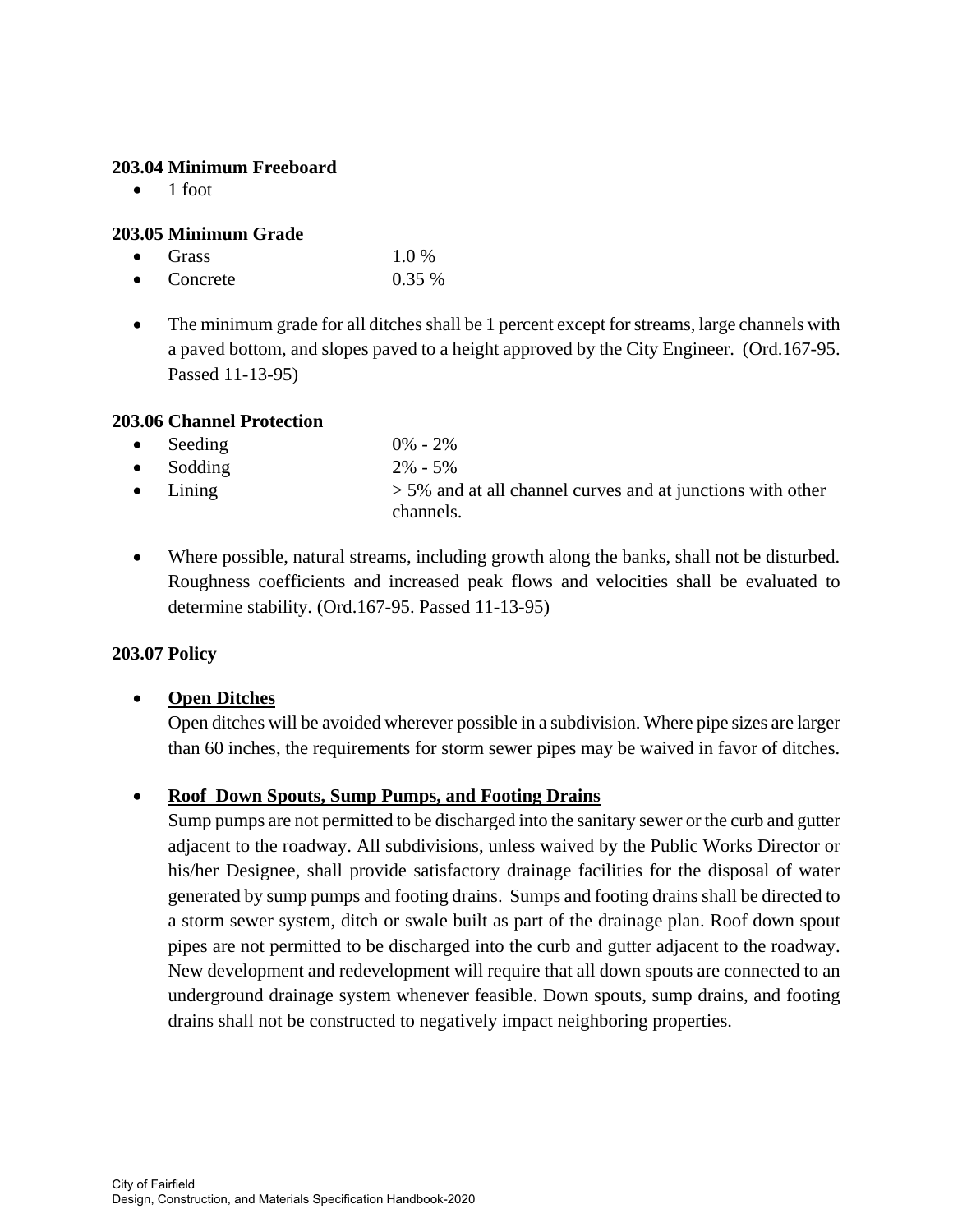## **204.00 CONSTRUCTION REQUIREMENTS AND MATERIALS SPECIFICATIONS**

#### **204.01 Trench Excavation**

- a) Item 611 of the current State of Ohio Department of Transportation Construction and Material Specifications and the following shall apply:
	- 1) Open road cuts require an Open Road Cut permit approved by the Public Works Director or his/her Designee. Roadway restoration shall be per Public Works standard drawings for typical restoration sections. Trenches not backfilled and resurfaced by the end of the work day shall be plated in accordance to standard drawing. Steel plates shall be accompanied by appropriate signage warning motorists of the plates in the roadway, the plates must be secured and wedged in a manner acceptable to the Public Works Department, and plates are not to be used between November 1 and April 1 except for emergency circumstances. Plates used between November 1 and April 1 must be recessed for all locations.
	- 2) Open no more trench in advance of pipe laying than is necessary to expedite the work.
	- 3) Trench excavation will be performed according to OSHA and any State of Ohio regulations.
	- 4) In existing street rights-of-way, a Right-of-Way Permit must be obtained from the Public Works Director or his/her Designee to lay back slopes in the public right-ofway.

## **See the Trench Detail and Full Depth Asphalt Concrete Pavement drawings on Pages 3 and 10, respectively, of the Standard Construction Drawings.**

## **204.02 Pipe Bedding**

Item 611.02 and 611.06 of the current State of Ohio Department of Transportation Construction and Material Specifications will apply.

## **204.03 Pipe Laying**

- a) Item 611.05 of the current State of Ohio Department of Transportation Construction and Material Specifications and the following will apply:
	- 1) Grade stakes shall be required prior to laying any pipe. Line and grade will be controlled by laser alignment. Pipe will be protected during handling against impact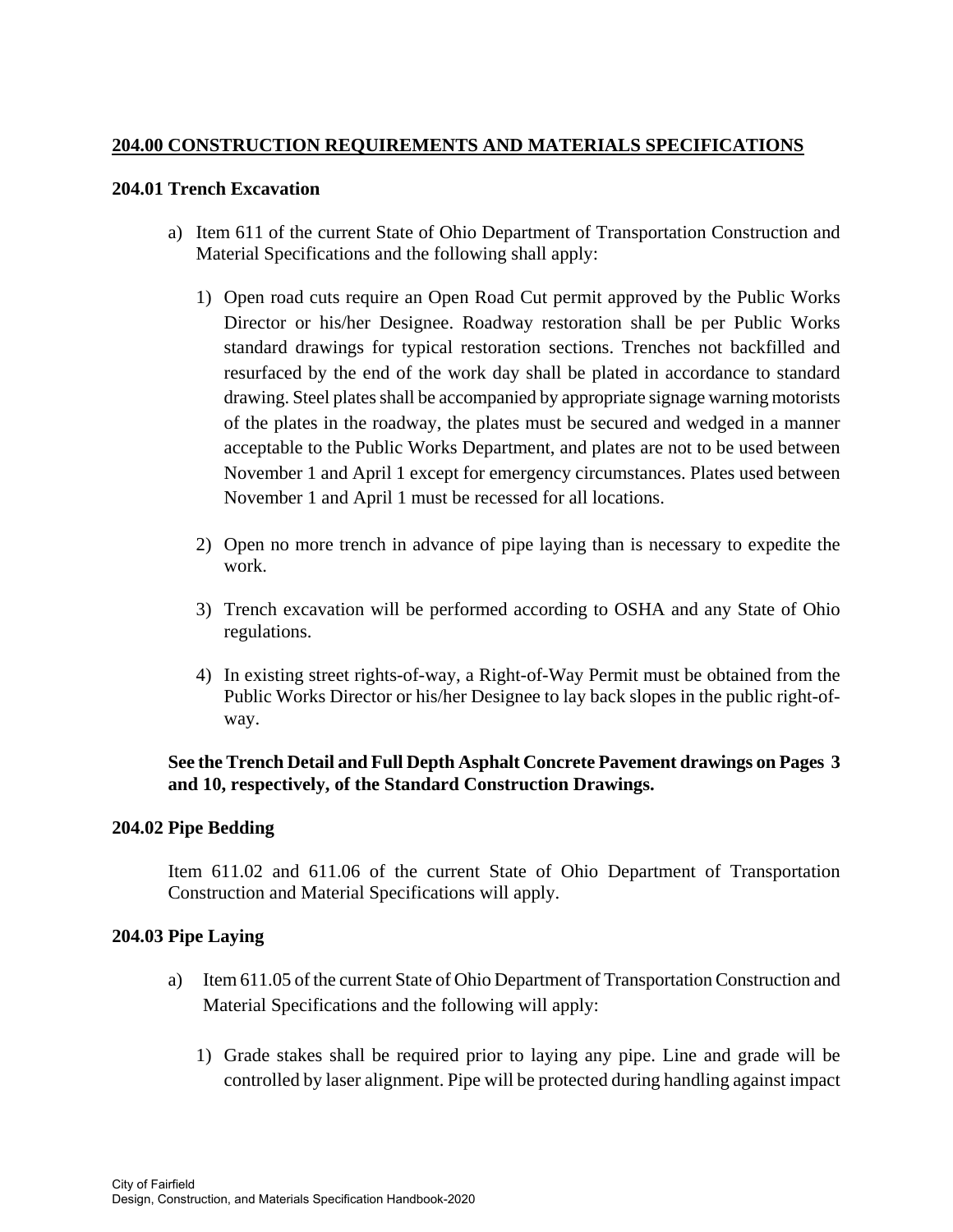shocks and free fall. Do not permit hooks to come in contact with pre-molded joint surfaces. Handle pipe having pre-molded joint rings or attached couplings so that no weight, including the weight of the pipe itself, will bear on or be supported by the jointing material. Take care to avoid dragging the spigot ring on the ground or allowing it to be damaged by contact with gravel, crushed stone, or other hard objects. After delivery alongside the trench, carefully examine each piece of pipe for roundness and specification compliance. Acceptable pipe may be marked with paint or other permanent marking material so that the marks are plainly visible after installation in the trench and before the pipe is covered.

2) A mandrel test will be required for Item 707 plastic and polyethylene type pipe to determine the pipe deflection prior to acceptance of the storm sewer by the City of Fairfield. When the development/subdivision has completed the one year maintenance period, the plastic and polyethylene pipe may be videotaped with a copy of the recording supplied to the City of Fairfield in lieu of a mandrel test; only with the permission of the Public Works Director. The maximum allowable pipe deflection is 5 percent.

#### **204.04 Joints**

- a) Item 611.08 of the current State of Ohio Department of Transportation Construction and Material Specifications and the following shall apply:
	- 1) In all jointing operations, the trench shall be dry.

## **204.05 Backfilling Trenches**

- a) Item 611.06 of the current State of Ohio Department of Transportation Construction and Material Specifications and the following shall apply:
	- 1) Unless other protection work is directed, backfill trenches immediately after the pipe is laid. In the case of concrete cradle bedding, delay backfilling until the concrete has set sufficiently to support the backfill load. Except for unusual circumstances such as sub-aqueous installations, permit no water to rise in non-backfilled trenches after the pipe is in place. Backfill material to be placed above pipe bedding shall be free of brush, debris and junk. Backfill under existing paved roadways will be flowable fill per ODOT item 613 unless waived by the Director of Public Works.

## **See the Trench Plate Detail and Trench Detail drawings on Pages 2 and 3, respectively, of the Standard Construction Drawings.**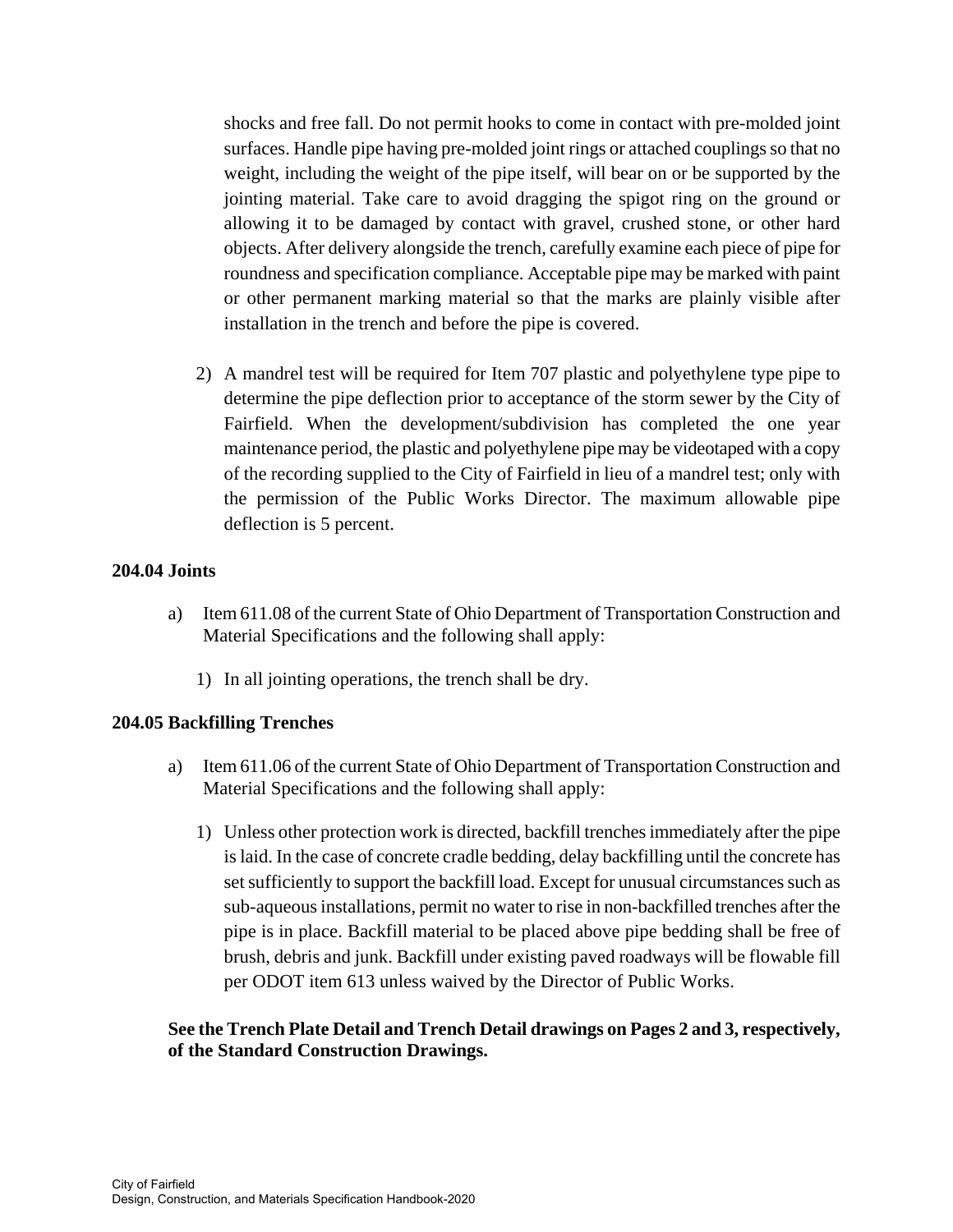2) Unless specifically authorized, place no rock or rock excavation material in the upper 18 inches of the trench. Place no rock or stones having a dimension larger than 4 inches within 3 feet of the top of the pipe. Large stones may be placed in the remainder of the trench as backfill only if well separated and arranged so that no backfill settlement will result. Use puddling, jetting, or water flooding for consolidating backfill material only when approved by the Public Works Director or his/her Designee.

#### **204.06 Pipe Material Specification for Storm Sewer**

- a) Items 611, 706 and 707 of the current State of Ohio Department of Transportation Construction and Material Specifications shall apply.
- b) All pipes that cross under road pavement/curbs shall be reinforced concrete pipe. The class of pipe shall be determined by a design engineer.
- c) **Corrugated/Smooth Metal Pipe**. All corrugated/smooth metal pipes shall be aluminized type 2 coated, welded, seam pipe conforming to ODOT specifications unless approved by the Public Works Director.

#### **204.07 Manholes, Catch Basins, & Structures**

- a) See Item 611 of the current State of Ohio Department of Transportation Construction and Material Specifications.
- b) Catch basins, trench drains, and other storm structures shall not be placed within or immediately adjacent to dumpster pads/dumpster enclosures.

#### **204.08 Drywells**

a) Drywells will not be approved within the City of Fairfield without supporting calculations provided by a licensed professional engineer based on a permeability test performed by a licensed geotechnical engineer.

## **See the Standard Pre-Cast Concrete Drywell drawing on Page 4 of the Standard Construction Drawings.**

b) If drywells are to be used for stormwater drainage control or stormwater detention/retention in any new subdivision or dedication of public improvements, the developer shall be required to execute an agreement with the City of Fairfield satisfactory to the Law Director prior to recording of the plat or dedication, which provides a warranty by the developer of the proper and efficient operation of all